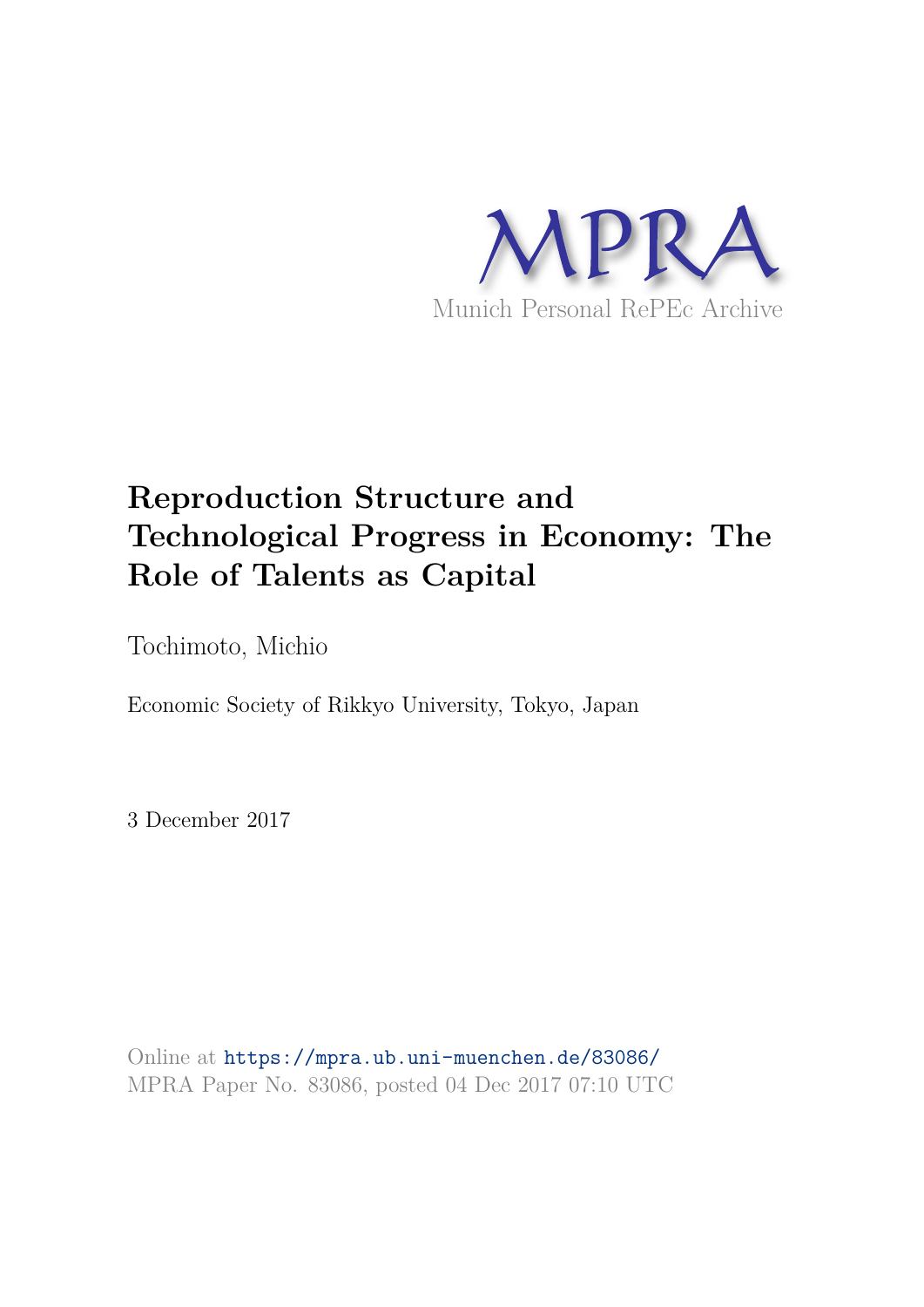# Reproduction Structure and Technological Progress in Economy: The Role of Talents as Capital

Michio, Tochimoto

(This is the newly arranged edition of the paper which was published in the Rikkyo Economic Review, Vol. 69 No. 5, pp 221-247, written in Japanese in 2016.)

# Abstract

 Human activities in concrete production are diversified from product manufacturing, service production to management technology. Technological progress is organized into such various human activities. This paper is written on our "Talents capital hypothesis", after surveying the genealogy of economic thought since Smith, and, carefully examining the theoretical basis of the hypothesis. The concept "Talents capital" comprehensively captures the human activities. The hypothesis is that realistic technological progress should be based on qualitative development of "Talents capital", that is, accumulation and succession of production-related knowledge and technology, embodied in workers group (=personal owner of individual enterprises as well as employee (including corporate officer) in general enterprises) .

# Table of contents

Introduction

- 1. Recognition of human activities in economic reproduction structure
- 1) Economic reproduction as a combination of human activities
- 2) Genealogy of economic thought related to recognition of human activities
- 3) Paradigm change from exchange to production
- 2. Ambiguity of capital concept and "Human Capital" concept
- 3. Embodiment of technological progress into Talents capital
- 4. Conclusion

References

#### **Introduction**

Returning to the starting point of how to think about the basic elements of the economic reproduction structure, Classical School was strongly conscious of the three classes namely land-owner, capitalist and worker, before and after its formation. Each supply land(production-means not produced), the capital(currency used as resources for production activities, fixed/liquid assets as produced production-means) and labor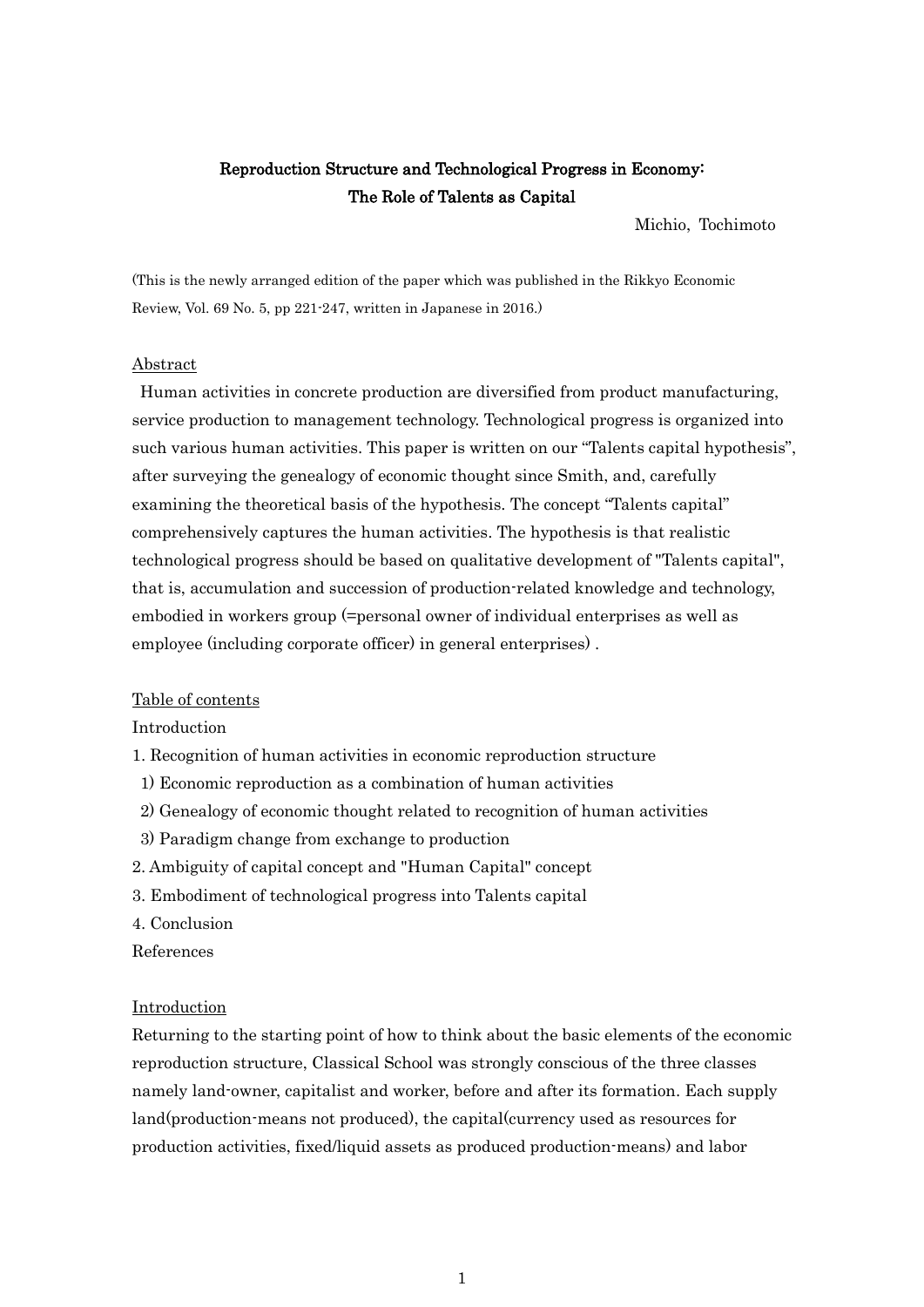service, respectively. There was a general view that they constitute the basis of the reproduction structure.

Since Classical School, generally typical example of human activities in the production of goods and services was "labor", in particular, wage labor which is supplied by workers who do not own production-means. It is conceptualized as labor by workers, and it is aligned with land (physical / monetary) and capital1, both of which compose production-factors. While it is positioned as a factor of production, in such a concept of "labor" we are in doubt that such grasping of human activities and handling are adequate. Human activities in concrete production are diversified from product manufacturing, service production to management technology. Technological progress is organized into such various human activities. This view is presented as a "Talents capital" hypothesis and develops the argument. Regarding the coined word of this author, "Talents capital", the expression "Human capital" has already been established in the area of economic analysis, especially in the field of labor issue. However, the author's Talents capital concept is not merely a paraphrase. It is a new attempt to press a fundamental review on the positioning of human activities so far in the composition of production factors themselves.

For example, concerning technological progress, in the conventional doctrine, it has been said that it either should be built into fixed capital, which is generally physical equipment, or should be seen from the viewpoint of "total factor productivity". However using the concept "Talents" (=workers) is more appropriate so as to recognize realistic technological progress. This concept comprehensively captures the human activities of owner of individual enterprises as well as employee (including corporate officer) in enterprises. Recognition of realistic technological progress should be based on qualitative development of "Talents capital", that is, accumulation and succession of production-related knowledge and technology with improvement of its ability to update. The author argues that the concept "Talents capital" is also excellent as a theoretical term.

To begin with, the traditional "technical progress" terminology on the basis of the ambiguous "labor productivity", that does not look directly at the capacity building for the employee's own production activity, is open to question. The ambiguity of the "labor productivity" concept means followings. The "labor productivity" concept has wide range from the concept of *physical* productivity that measures how much quantity of labor, that a certain number of people or hours put in the production process, could produce

 $<sup>1</sup>$  The concept of "capital" is ambiguous and we will reconsider its significance according to the</sup> following context.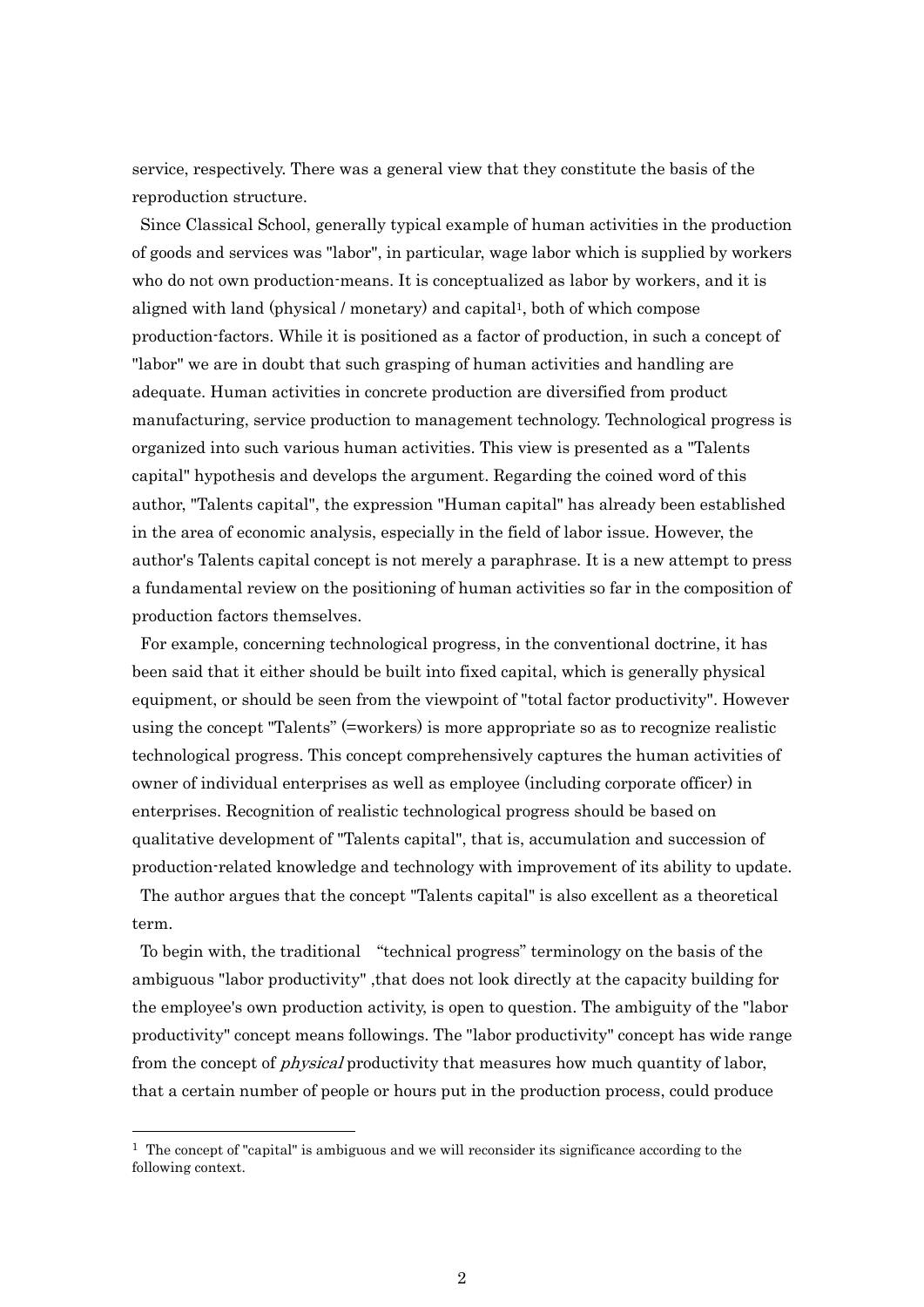the product in terms of quantity, to the concept of *value* productivity that measures either one or both of product and labor -input on a monetary basis. As a result of this ambiguity, a disarrayed discussion may be carried out without clearly defining them.

 In particular, changes in the relative relationship between the wage level and the product price level, such as the deterioration in treatment due to devaluation of real wages, could be interpreted as a change in "productivity". Such terminology that could be economically discerned as an increase in the qualitative level of labor should be problematic, politically as well as analytically. In extreme assumption, the productivity improvement means real wages devaluation  $\rightarrow$  labor income plummeted  $\rightarrow$  household consumption plummeted  $\rightarrow$  catastrophic production  $\rightarrow$ economic collapse.

This paper is written on our Talents capital hypothesis, after surveying the genealogy of economic thought since Smith, and, carefully examining the theoretical basis of the hypothesis. We will scrutiny the structure and function of economic reproduction including the view of technological progress.

First of all, concerning the basic idea of the whole article, there is a problem of how to think about the ownership of the so-called "production-means not produced", in relation to productive activities. Typical case is the exercise of land ownership and eventually, the treatment of the rent. The current treatment in Japanese national accounts calculation is in compliance with the international standard of 93 SNA and with a common theory in economics since Ricardo. In response to the idea of deeming the rent in the most inferior land as zero, i.e. the "differential rental theory" (described later), the rent (rent fee) which belongs to the property income, shall be paid from a part of the production-factor-remuneration (Sales surplus) generated by the owner of the enterprise in the production process with labor and capital. The term of the author's "production-means not produced" will be clarified in Ricardo section of this paper.

Fixed capital such as factory, machinery and equipment is "Produced productionmeans", but its ownership and forms of use are various depending on the industry type and the business type in each industry. In addition, there are some variations in fertility. There is also room for the consideration of its use as a sort of differential rent for fixed capital from the similarity with the land.2 In addition, there are many points to consider carefully about the handling such as relation with technological progress.

In any case, the fixed capital can be a factor that causes complicated confusion due to the technical problem of its processing.

<sup>2</sup> This is called "quasi-rent" and described in the section of Marshall, later.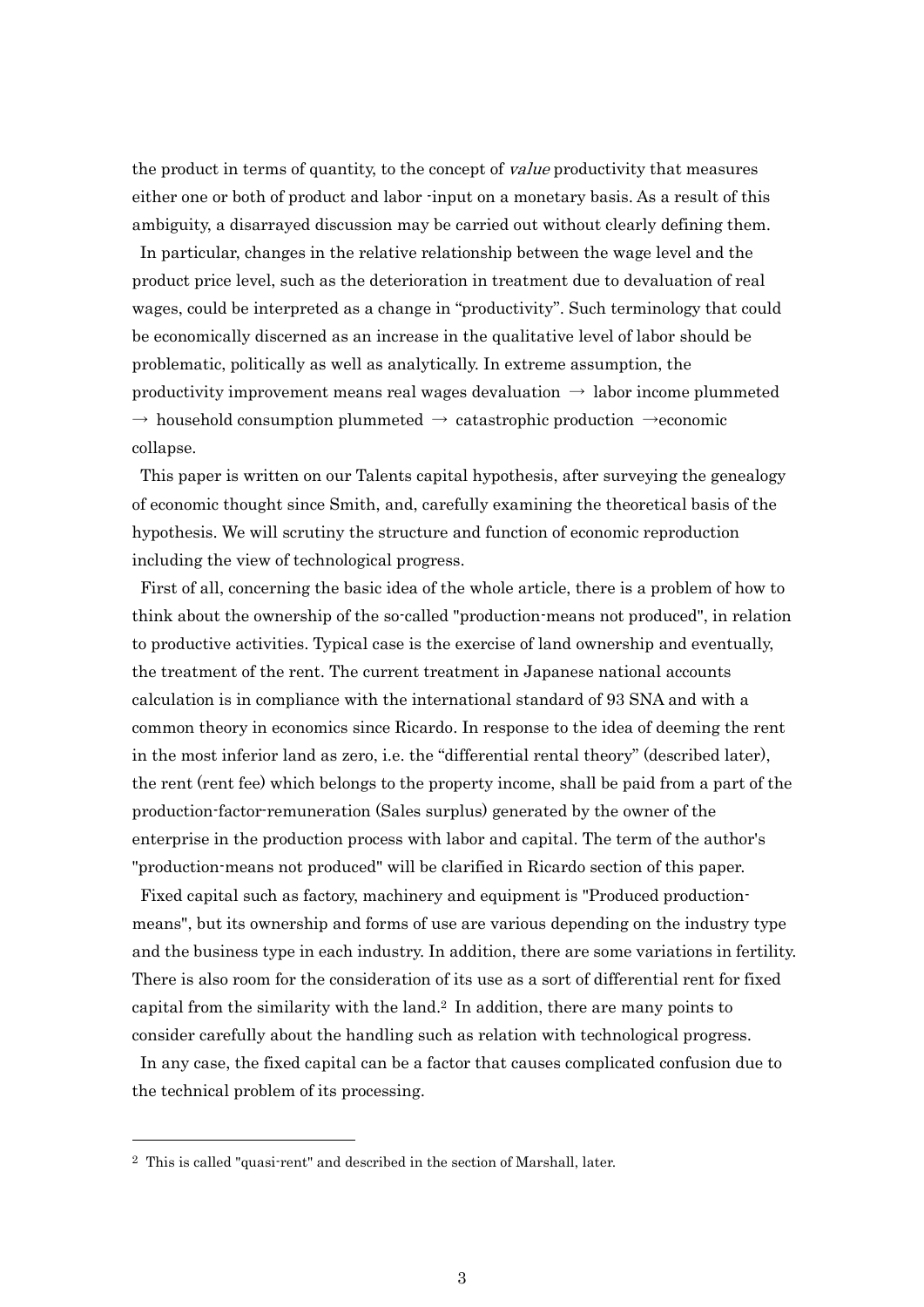On top of that, our reproductive structure protects private ownership to the extent permitted by the legal system to the last, that in a broad sense market transactions (meaning including negotiated transactions) are general and important means of exchanging and combining individual goods and services and their usage rights.

Money plays an essential role in making market transaction effective not only for instantaneous but also for continuous. We assume the system as an institutional case, that is, the reproduction structure we consider is under the so-called monetary market economy.

# 1. Recognition of human activities in economic reproduction structure

1) Economic reproduction as a combination of human activities

1

The economic reproduction structure we should recognize is a movement body of a society (human aggregation) in which causality is hierarchically and irreversibly changed according to the characteristics of its structure while being influenced by exogenous factors.

Unlike buildings or machinery composed of inorganic materials, there are mechanisms of environment adaptation called "homeostasis" <sup>3</sup> in organisms. This homeostasis is a conservative function in organisms. At the same time in the case of organisms, there is another mechanism characterized as an innovative function. It is a mechanism of irreversible growth change from birth to death. In terms of engineering, homeostasis is negative feedback. Growth control of change can be seen as positive feedback (feedforward), on the contrary.<sup>4</sup>

Therefore, when looking at the economic reproduction structure, which is an aggregate movement body of mankind, as a kind of organisms, we may find elements corresponding to the internal environment such as body temperature, blood volume and blood components of living organisms, and they may have the mechanism of regulation corresponding to the endocrine system or the nervous system to keep it within a certain

<sup>3</sup> American physiologist W. Cannon advocated a biologically important concept in Cannon [1932], named as "biostatic homeostasis". Living organisms are exposed to external environment such as temperature and humidity. Physical characteristics such as body temperature, blood pressure, blood components and other internal conditions should be kept within a certain range suitable for survival, under the regulation by the endocrine system and the nervous system, which makes it possible.

<sup>4</sup> Feedforward control is one of automatic control methods that detects the command value and disturbance entering the control system and cancels this before it would be affected. Usually in addition to the feedback control, it is used when higher performance is to be achieved.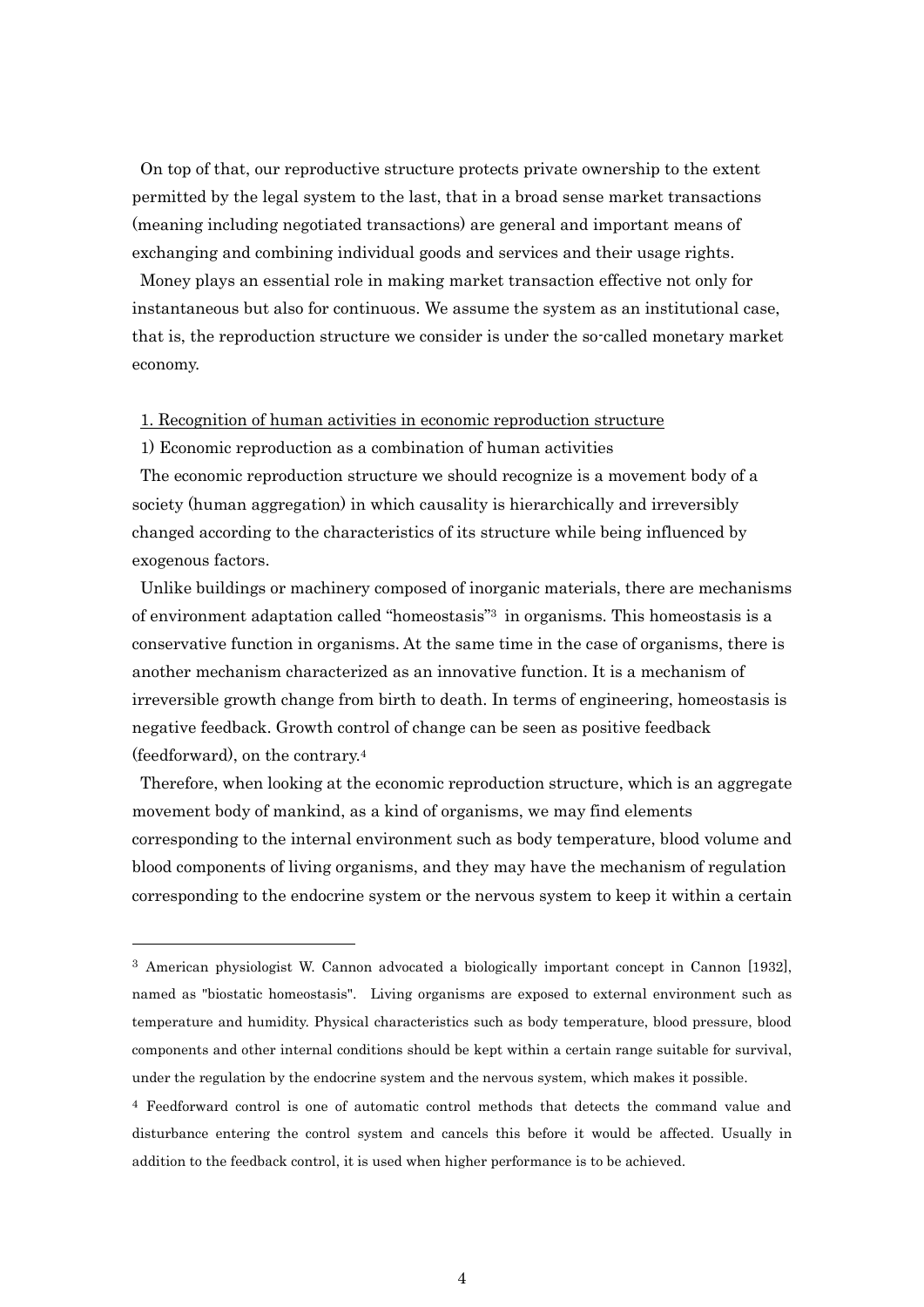range, suitable for sustaining the structure. And even if this structure has to follow an irreversible constant change direction itself, we may find a mechanism that makes the change as smooth and comfortable as possible. The recognition of the economic reproduction structure and its activities pursued by this paper includes such awareness. We use the word, "structure", as one indicating the relationship between the whole parts and portions as well as the functions shared among them, concerning the existence of this moving body. Therefore, we try to recognize how human activities in the economic reproduction structure serve to keep the entire structure, and at the same time, how to change the structure itself on the other.

2) Genealogy of economic thought related to recognition of human activities

① Recognition of reproduction structure and human activities in Smith Smith recognizes the product flow of each year, which is currently conceptualized as "national income", as wealth, which comes from the circulation of production of consumer goods and capital goods (whose production factors are land, labor and capital)  $\rightarrow$  consumption and fixed capital formation $\rightarrow$  reproduction of consumer and capital goods  $\rightarrow$  consumption and fixed capital formation $\rightarrow \cdot \cdot \cdot$ . As a physiocrat, Quesnay, who is famous of Tableau Economique, showed the thought of economic cycle and became the forerunner of the rest of economic thinkers.

Then, regarding an internal environment of reproductive structure, Smith focuses on the importance of social division of labor in the production technology system, that is, the importance of bypass production. According to him, maintenance and promotion of merit of bypass production depend on the adjustment mechanism of free competition market. The market mechanism adjusts not only exchanges of the goods to be produced but also the income distribution to the production contributing services offered by the production factors, namely, land, labor and capital. However, because the expression "invisible hand" was too impressive, he invited the dissemination of a popular interpretation as if Smith were exclusively chanting "Laissez faire doctrine".

Nevertheless, in fact, he drew his ideal social image, as stated in "Theory of Moral Sentiments", as follows.

"All the members of human society stand in need of each other's assistance, and are likewise exposed to mutual injuries. Where the necessary assistance is reciprocally afforded from love, from gratitude, from friendship and esteem, the society flourishes and is happy. "<sup>5</sup>

<sup>5</sup> Smith [1759] Par.Ⅱ, Sec.Ⅱ, Chap.Ⅲ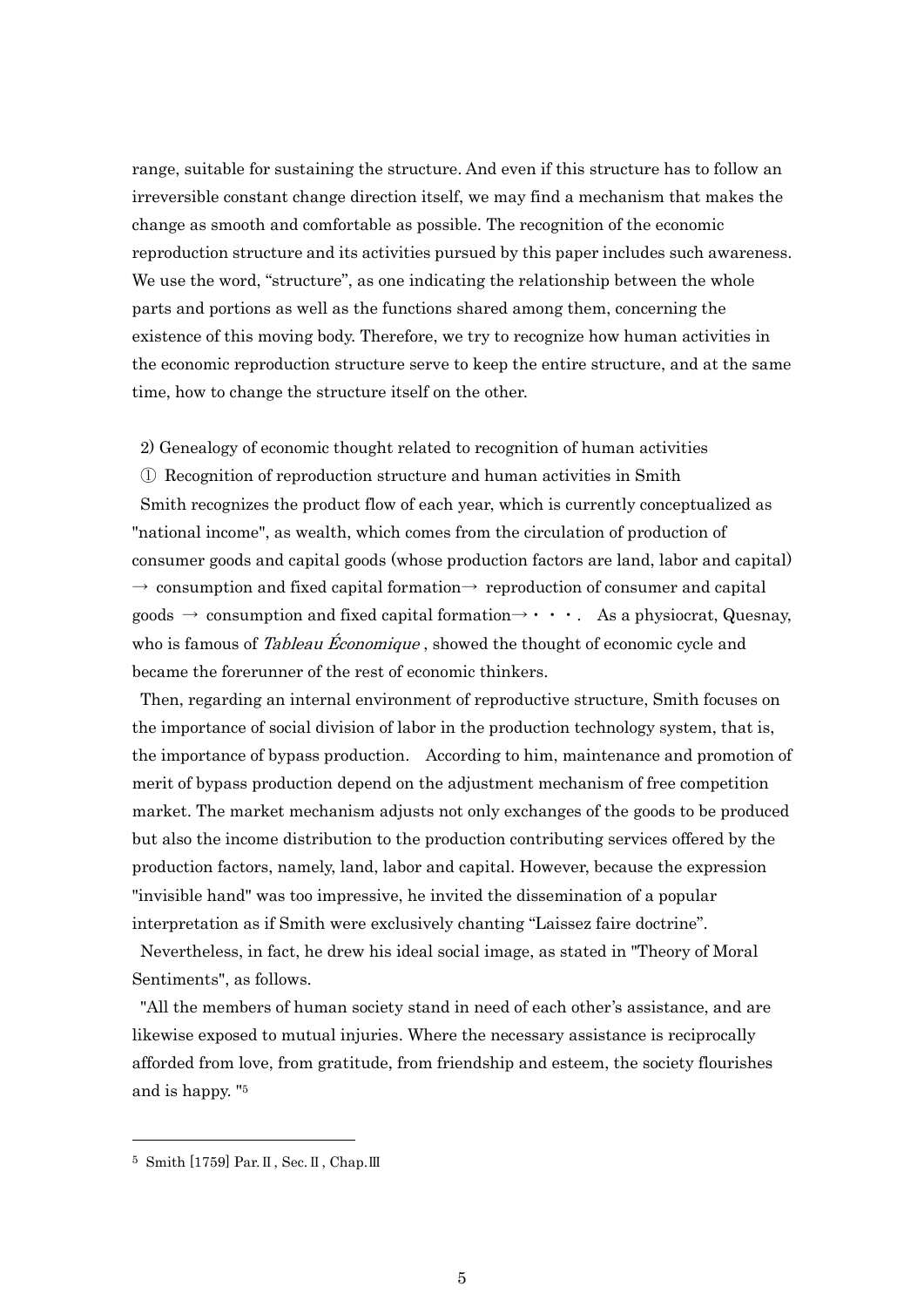We should keep in mind that utilization of individual selfishness is not the center of assertion of Smith. Rather, we should pay great deal of attention to the detailed discussion focusing on the way how the government should play the role to support the market economy, before making suggestions, throughout his "Wealth of Nations ".

 Mercantilism, which was the dominant economic policy theory at the time, considered that the financial strength is increased through improving international balance of payments by encouraging exports and/or restricting imports, under the recognition of wealth = money. However, Smith said that labor in the economic cycle, which is aimed at improving the productivity of rice (= necessaries and convenience goods) production, which ultimately leads to improvement of national finance. Smith's economic thought is clearly stated in the beginning of the "Wealth of Nations ", titled "Introduction and plan of the work" as follows.

"The annual labour of every nation is the fund which originally supplies it with all the necessaries and conveniences of life which is annually consumes, and which consist always either in the immediate produce of that labor, or in what is purchased with that produce from other nations. ... The causes of this improvement, in the productive powers of labour, and the order, according to which its produce is naturally distributed among the different ranks and conditions of men in the society, make the subject of the First Book of this Inquiry. " 6

The Smith's idea of emphasizing the productivity of labor was the origin of a complicated discussion concerning "labor theory of value" over the price of goods and the exchange value for its basis. In the subsequent history of economics, this Smith's labor theory of value has been inviting detailed discussions such as whether it means "labor embodies value theory " or "labor commanded value theory" and so on.

Rather, the crucial point is that, at the time capitalism was established in the industrial revolution, Smith showed theoretical and political importance of development through the accumulation and organization of human activities in the economic reproduction structure.

Considering the difference between Smith's "labor" concept and the auther's "work service" concept, Smith, who inherited physiocrat's philosophy, which emphasized business management of agricultural capitalists, used the wording of "own labour" and " other people's labour" in the book " Wealth of Nations", and thus used "labour" not as limited to wage labour but as a concept widely capturing the whole human activities

<sup>6</sup> Smith [1776] Introduction and plan of the work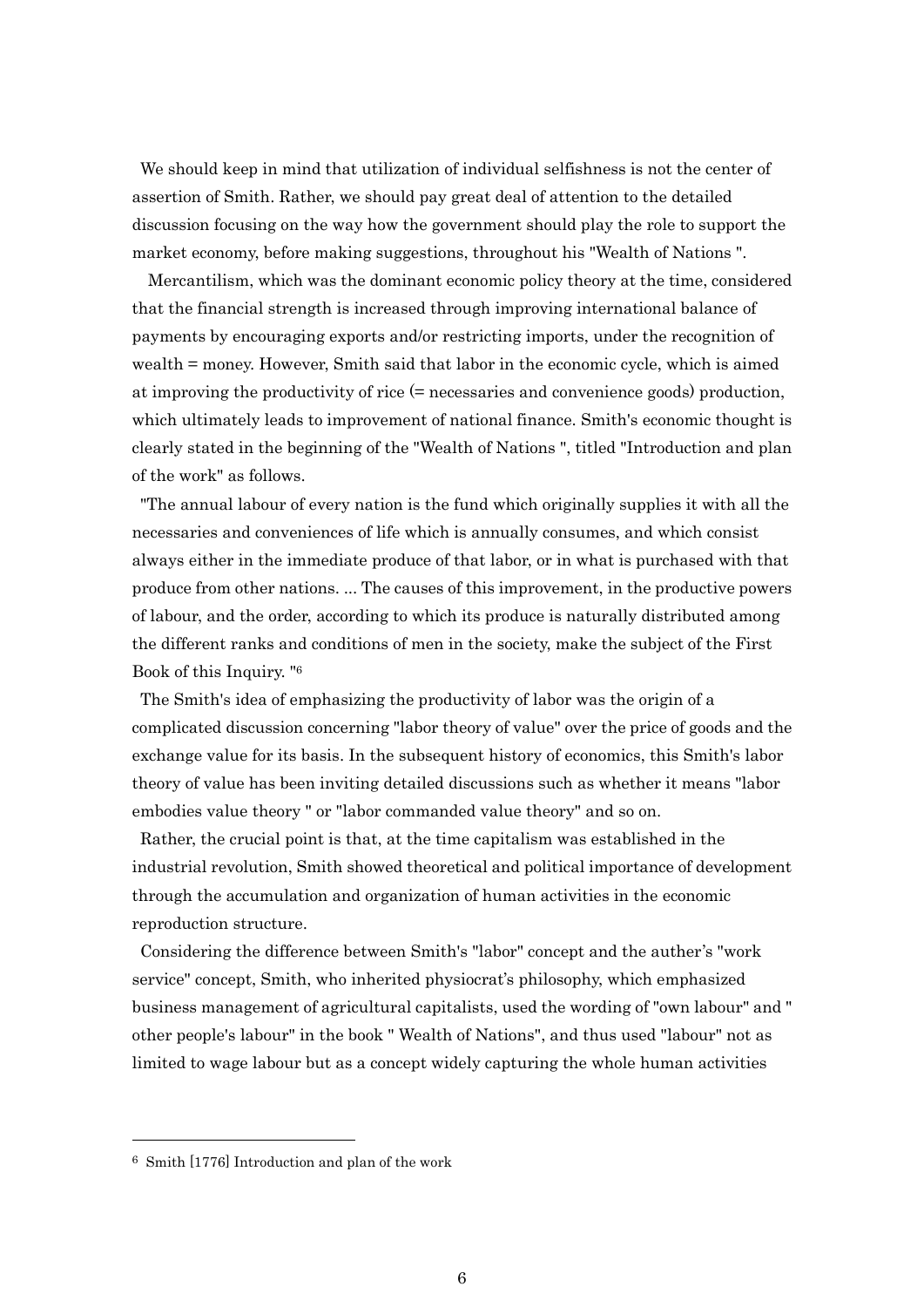directly contributing to the production process.7 If so, Smith's "labour" concept and the author's "working service" concept are basically no different. Incidentally, Smith's view on labor is not his originality, but it is based on the profound academic accumulation of thought and research by philosophers from Locke to Hume, as well as by economists including Petit etc.

For example, Locke says that labor as based on "natural rights to life, body, freedom, property," which is unique to each person, becomes the basis of the concept of "self-ownership" as a person's control over person's personality. In addition, Hume's view of labor inheriting this philosophy of Locke is "labor = happiness". He wrote,

"Working industry, knowledge and humanity are connected by inseparable chain".<sup>8</sup> According to his opinion, national wealth is formed through mutual cooperation of agriculture, manufacturing industry and commerce. People engaged in these three departments produce surplus by their own labor, so that they can be said to be "of diligent occupation". It states that surplus products (increase and consumption of goods) are "storage of labor" or "a kind of labor reservoir".

However, the person who is responsible for this "labor" is a farmer, a manufacturer, a merchant, and is understood collectively as an independent producer. Hume does not clearly distinguish them from wage workers. The word " Labourer" also applies to farmers, manufacturers and merchants, and is synonymous with" Producers."

Thus, at least, the Talents capital hypothesis advocated by the author stems from the range of the concept of "labor" given by Smith. It is permissible to position this hypothesis as being clearly expanded to that of a private entrepreneur as well as executive officers of a corporate enterprise of today.

② Recognition of rent and human activity in Ricardo

Economic characterization of rents has reflected the history of changes in the economic system, from the time the economics were formed to this day, and also the rising and falling of the social rank among classes at that time.

The form of the original rent under the production style based on feudal land ownership is the so-called labor-rent, which means to engage in ingestion of agriculture and crops on lords and landowner farms for a certain period. It is said that this

<sup>7</sup> Smith [1776] BookⅠ, The beginning of Chap.Ⅲ, " When the market is very small, no person can have any encouragement to dedicate himself entirely to one employment, for want of the power to exchange all that surplus part of the produce of his own labour, which is over and above his own consumption, for such parts of the produce of other men's labour as he has occasion for. "

<sup>8</sup> See Hume [1752].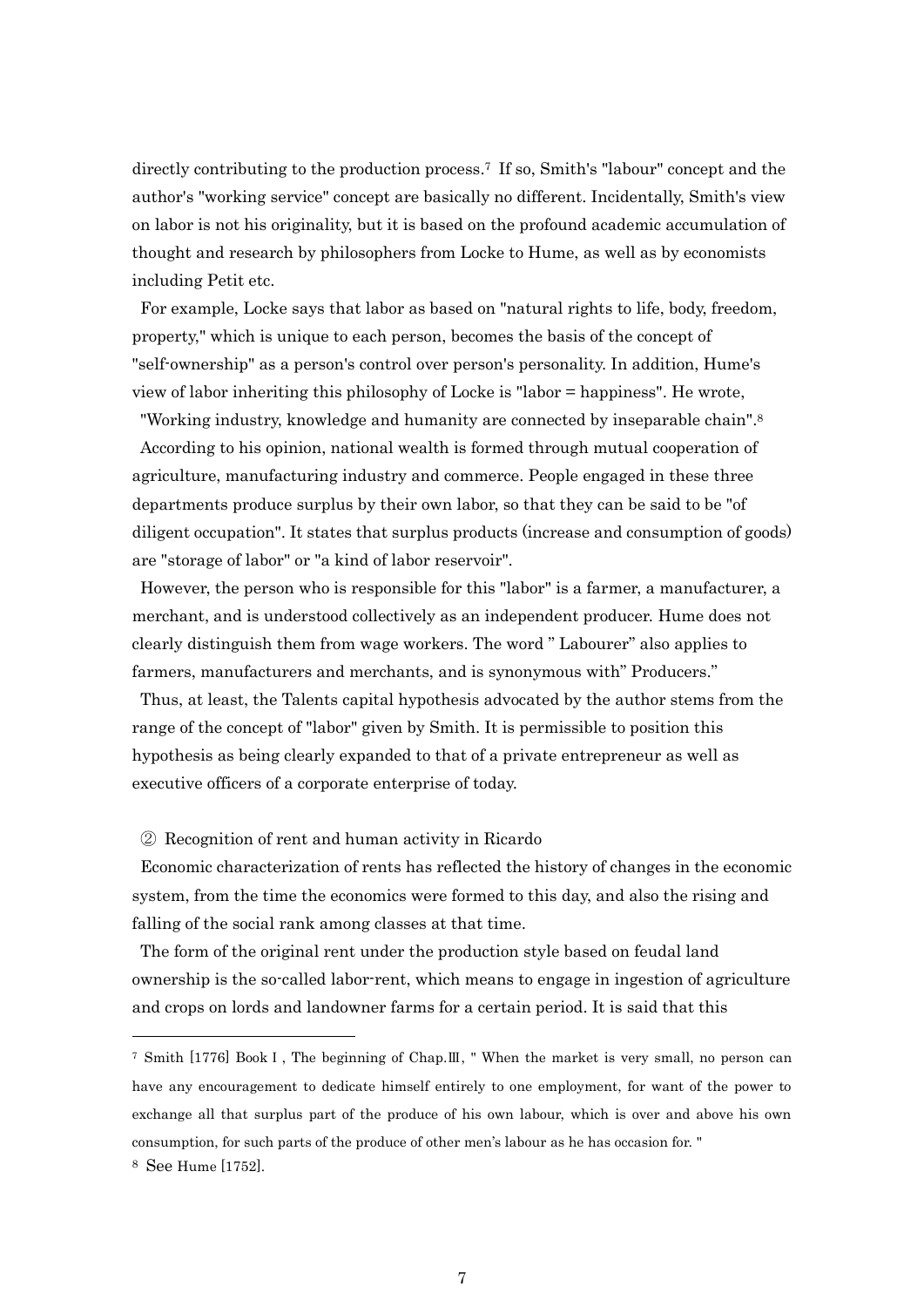labor-rent has evolved into material-rent.

However, it has been argued by prominent philosophers that the land, which is the production-means not originally produced, should be a free good for human society or a shared property so that the proprietor of some specific land should have no grounds to unconditionally acquire the fruits of the land use role.<sup>9</sup> As opposed to this, Ricardo preached the essence of the rent as follows, which has come to be a common view as the so-called differential rent theory.

"The rent of land is the part that is paid to the owner for use of the soil's fundamental and immortal power in the earthly production. During the first settlement of a country, if there is abundance of fertile land and now it is not necessary to cultivate only a very small proportion for maintaining the population, or, if the capital which the population can dominate can actually cultivate only a very small proportion, the rent does not exist, because no one will pay for the use of the land if there is a plentiful amount of land that is unoccupied and thus also free to anyone who wishes to cultivate it.  $\cdot \cdot \cdot$  The rent is always paid for the use of land when, regarding cultivated land, the quantity is not infinite and the quality is not uniform, as the population increases, the quality is poor or the location is inconvenient. "<sup>10</sup>

In addition, Ricardo intends to thoroughly investigate the labor theory of value on the relative relationship that market prices of goods should converge over the long term, and in addition to the above-mentioned differential rent theory, the "comparative production cost" theory on trade benefits insisted. In theory, it is possible to apply notion of market price reaction to the existence of comparative advantage in individual production technology claimed by comparative production cost theory not only for foreign trade but also for whole transaction exchanged for domestic division of labor. In the end, he can interpret that the market price response to the existence of comparative advantage is an automatic adjustment mechanism of the economic reproduction structure itself.11 In this regard, there is a reason to pay attention to the "comparative

<sup>9</sup> For example, in addition to the theory of ownership of Lock mentioned above, there is Kant's citizen state theory etc.

<sup>10</sup> See Ricardo [1817] Chap.Ⅱ.

<sup>11</sup> However, as for the claim of free trade based on the comparative production cost theory, Davidson showed severe criticism. "(Consequently,) free trade competition usually implies that in developed nations, there will be a loss of jobs to workers in nations that have large populations of cheap available labor, working in sweatshops, with little legislation requiring safe and healthy working conditions. The result of such free trade competitive forces must inevitably lower the standard of living of the workers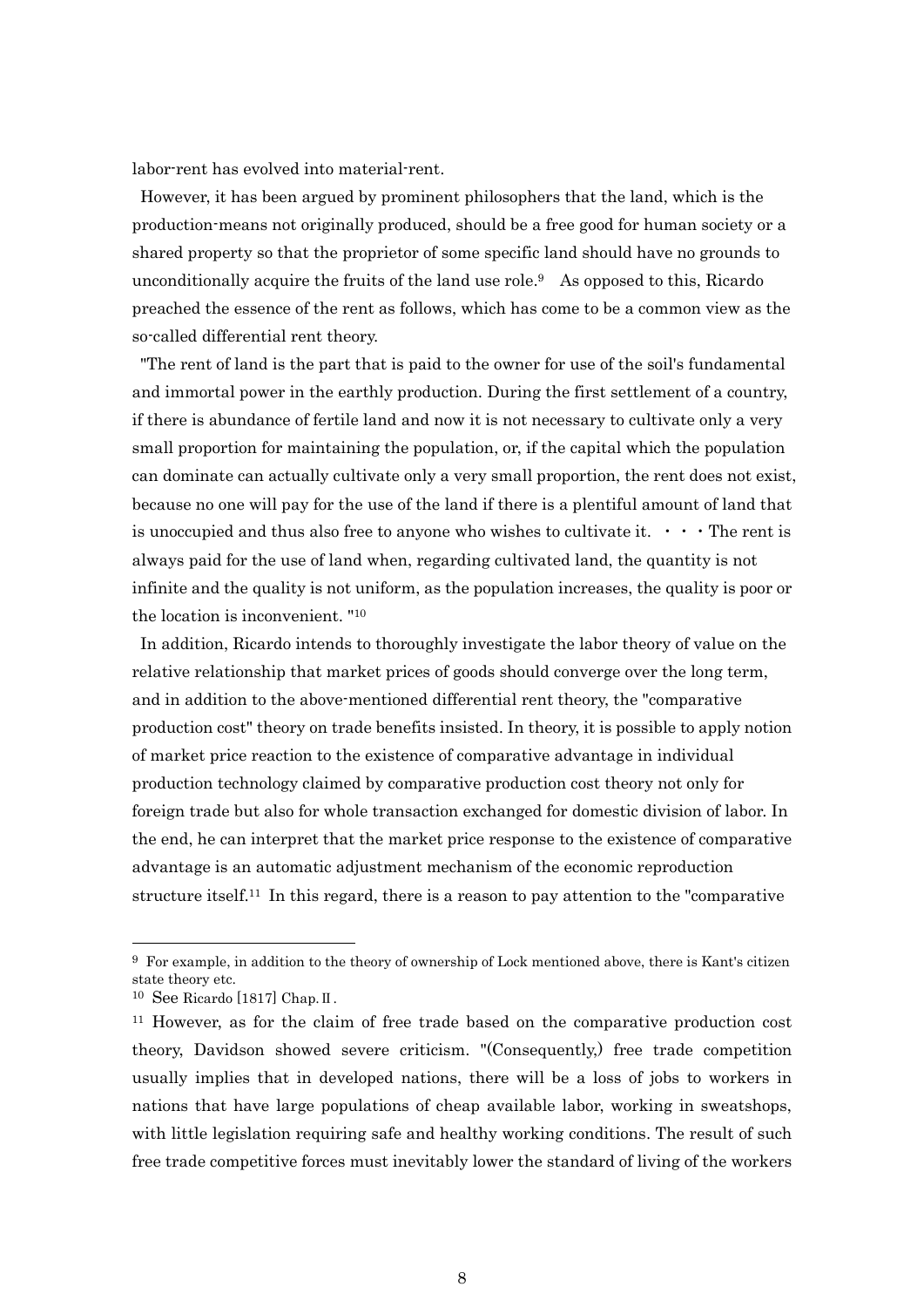production cost" theory.

1

According to Ricardo [1817] and etc., the essence of his thought can be arranged as follows.

・Ricardo showed that the source of exchange value of goods is rarity and the amount of labor required to acquire it, but since most of the goods targeted for desire are acquired by labor, its exchange value is dependent on the latter. In addition, contribution to the value of goods of the materials, equipment and machinery used alongside labor are also dependent on the amount of labor dispensed in the production of those.

· While this thoroughly labor embodies value theory, Ricardo set the following rule for the distribution.

(A) Wage: Wages are determined to be equal to the value of necessary living goods to enable the survival and reproduction of workers.

(B) Profit: Profit is determined as the remainder of the value of the product minus the wages of labor and the value of other production means.

 (C) Differential Rent: If any grain has the same value in the market, the grain produced in the coexisting honorable place has an exchange value ( market price) exceeding the value corresponding to the amount of labor being invested in the production and will generate excess profit, but if it becomes known, capitals will rush into the land that produces this excess profit. As a result of the competition between capitals, the rent to the extinction of excess profit will be paid to the landowner, depending on the magnitude of the demand for the grain.

As described above, we reviewed the concept of Ricardo on production-means and producer in the reproduction structure, but after all it is hard to recognize that the argument about legitimacy from the social point of view of the rent itself is sufficiently done. The author's way of thinking about this point, "production-means not produced" is as follows. Production is a human collective activity that works on the natural environment while being restricted by the natural environment represented by land. In general, the owner of this land (natural environment) affects the conditions of production activities. Therefore, assuming a certain conservation management act by the owner, it can be reasonable to let the producer, as a user of the natural environment,

in the developed nations as their wages are reduced toward the wages paid in low- wage countries. ... (Nevertheless,) under the banner of free trade, we permit Americans to buy products from such uncivilized and unhealthy factory environments just because the factories are located in China. " (Davidson [2009])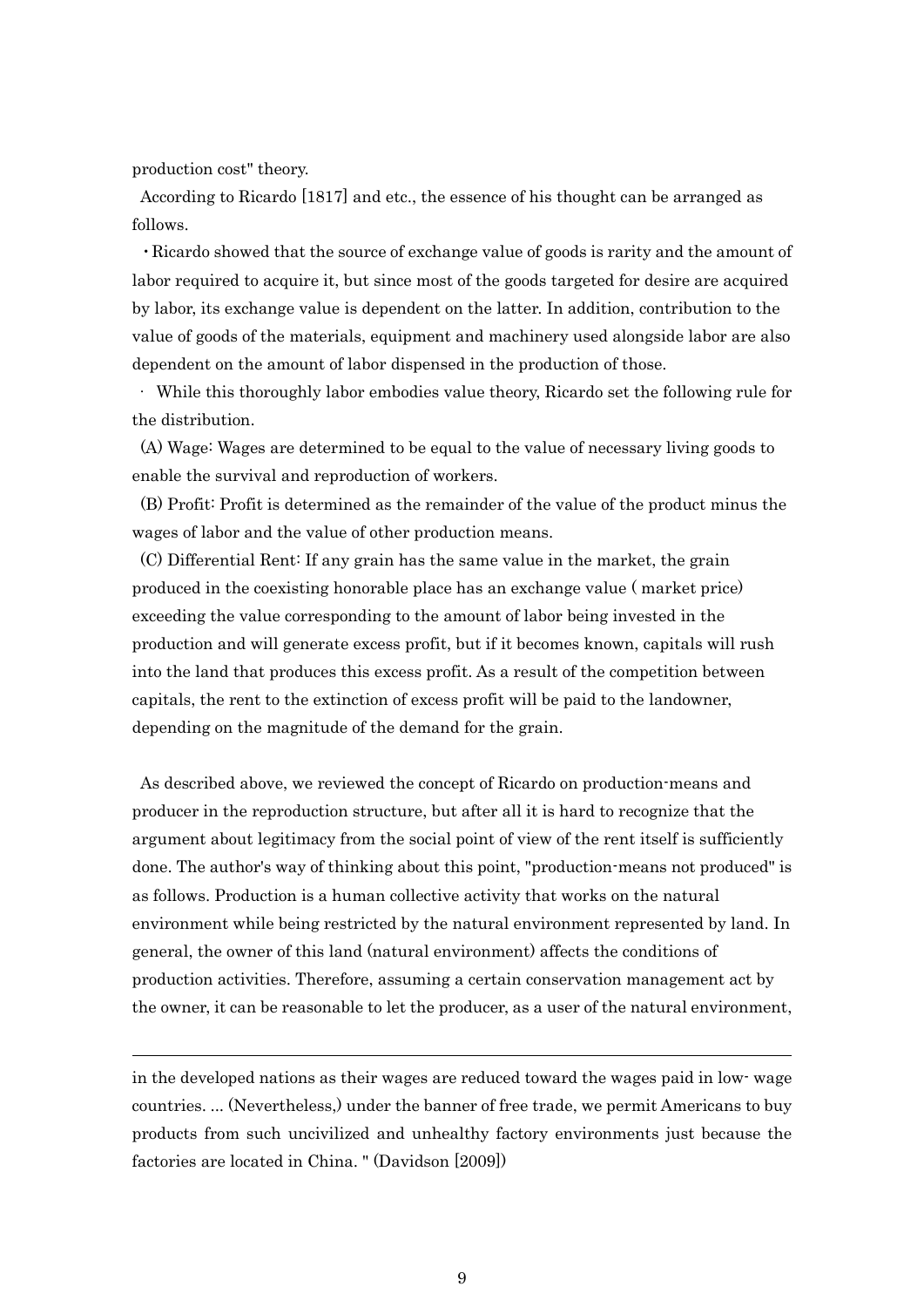bear the cost of conservation management. Supplementary, not only private expenses such as rent, social costs connected with environmental problems should also be considered.

Furthermore, it should be noted that Ricardo's main article "Principles of Economics and Taxation" ChapterⅤhas the following description of the concept of capital. "Capital is nothing but a part of the wealth of a country that is used for production, and it consists of foods, clothing, tools, materials, machinery, etc. necessary to carry out labor."<sup>12</sup>

The concept of "capital" used by economists is described in further detail here and there after Marshall's section, as it relates to issues directly linked to the subject of this paper. In this section, let us note that the term "capital" for Classical School including Ricardo is not limited to the range of current-assets and fixed-assets in current corporate accounting, but it is a wide range of asset concepts including workers' food and clothing as "necessary for performing work". In the meantime, Smith's capital concept is wider and includes contents equivalent to the modern "Human Capital" described later.

#### ③ Marx's reproduction structure recognition and surplus value

Marx expressed the economic cycle system as a capital circulation movement using "Reproduction formula" in Chap. $X X$  to  $X X I$  of "Capital theory" Vol. II. He also said in Vol.Ⅰ, by the idea of applying Ricardo's labor embodies value theory to the labor force itself as a product, "The labor force's reproductive cost was produced by that labor force. The value of the product exceeds the labor force's reproductive cost.<sup>13</sup> This clearly states that the source of the profit is the surplus value."

Actually, however, Smith has already used the expression "The annual labor  $\cdot \cdot$  is the fund.", as described above, in "Wealth of Nations" and showed that labor is worth more than the reproductive cost of the labor force.14 What should we consider in his perception and how should we consider the contribution of labor to production as one of the so-called production factors?

As one approach to this problem, the author expanded the concept of labor from the viewpoint of general human activities, replaced it with "working service", and added capital to "Talents capital" as a separate frame "Fixed capital" such as factory /

<sup>12</sup> Ricardo [1817]

 $13$  It is detailed in "Capital Theory" Volume 1, 2 to 5. Although surplus value is originally simply a term expressing the difference between trading and sales, the increment of G in the movement of production capital of  $G-W-G'$  is the redefinition of the surplus value by Marx.

 $14$  The whole story of national wealth focuses on expanded reproduction by improving labor productivity.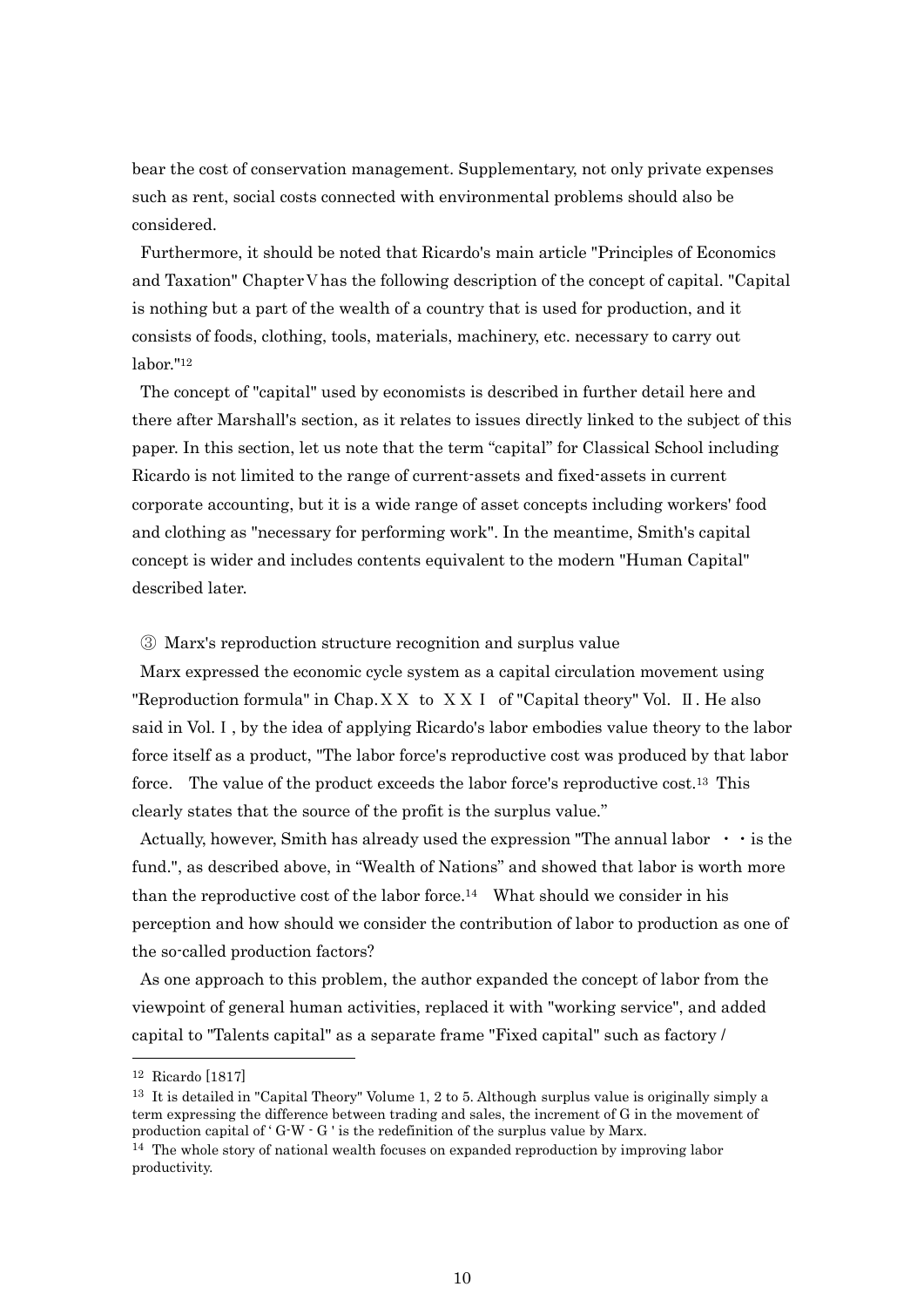machinery equipment etc. to be regarded as cumulative of "past working service", and "fixed capital" such as "fixed capital" which is held by the creditor or investor's " Monetary assets "in the basic model of Keynes. Leijonhufvud will take a position to consolidate this non-monetary asset concisely as follows I explained it.

"The basic model of Keynes treats capital goods and bonds as a single aggregate amount, so if the model is separate from money, the model includes this as a sole asset summary, so we will call it" Non-money assets. " Both bonds and capital goods are claims against the expected income stream."<sup>15</sup>

In addition, the author treats the land as one of the factors of production that should get the rent from the operating surplus, commensurate with the contribution in the production process from the above-mentioned viewpoint. In addition, as strict discussion, it is necessary to carefully consider the relationship between the evaluation of contribution of the so-called production factors and payment of rent etc. based on the ownership relation of each factor, taking into account the legal aspects and the historical and social aspects concerning the formation of the owned relationship. Furthermore, the relationship with the reconsideration of capital concepts, which will be described later, is also a problem. However, in view of the awareness of problem on this paper, it is judged that it will be lacking the whole balance, so in this paper, the author will not go into deeper discussion the rent of land.

In any case, so-called capital circulates in various forms during the process of reprocessing multiple goods, and it is necessary to take a close look at the relationship between this circulation and human activities.

#### ④ Recognition of human activities in general equilibrium model of Walras

As is well known, the general equilibrium model of the markets, that Walras has created, is based on function of each market for product, production factors and currency as the basic structure of the economy. It showed that the equilibrium of the economy as a whole is realized and the effective allocation of scarce resources is brought about, through the price adjustment function by market competition, assuming certain assumptions. The general equilibrium model of Walras focuses on important aspects in the reproduction structure such as interdependence of economic activities, providing a basic framework of economic analysis (paradigm). On the other hand, interdependent simultaneous determination of economic variables and realization of equilibrium is so emphasized that the model is basically characterized as static framework rather than the economic cycle as reproduction. In short, his recognition of human activity is

<sup>15</sup> Leijonhufvud [1969]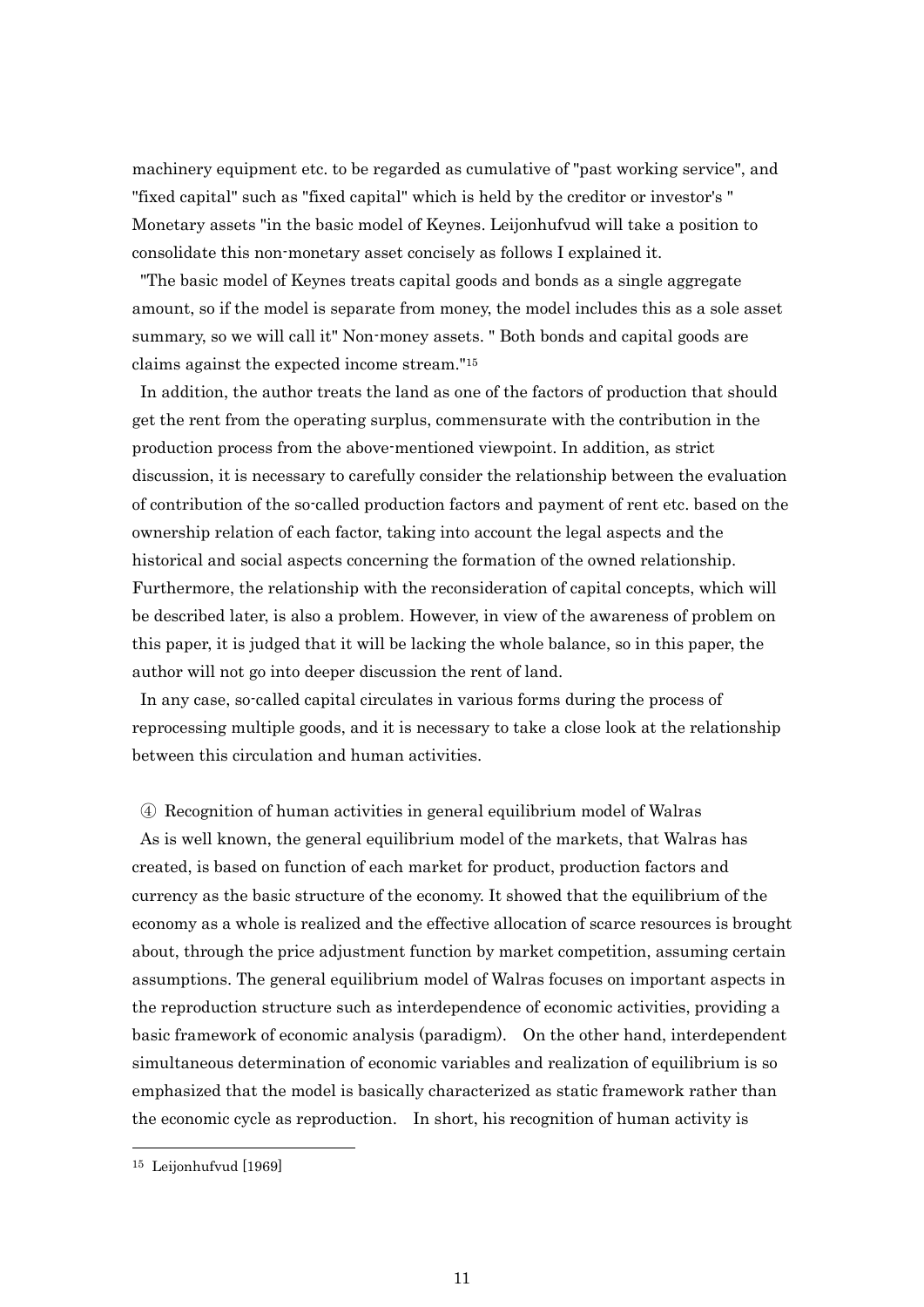insufficient, and consequently, the production process of goods is also treated as a kind of transformation from production equipment and/or market goods for intermediate goods by exchanging and combining through function of market.

For this reason, in Keynes's viewpoints towards the solution of the serious unemployment problem, it looks like a thought or a model that leads to conservative policy judgment at the current situation, subject to severe criticism.

 However, even in the economics after the so-called Keynesian Revolution, while more dynamic model is planned to build in order to use the full idea that emphasizes the market adjustment function in general equilibrium theory of Walras, while Keynesian macro model have been continuously questioned regarding it's microscopic basis, leading to the formation of a major school which is collectively called "neoclassical economics".

⑤ Marshall's human capital ("Personal Capital")<sup>16</sup>

Marshall showed the concept of "Personal Capital" which is the pioneer of the concept of "human capital" to be described later. This is not necessarily known, but the perception of his economic reproduction structure is important.

First, A. Marshall = M. P. Marshall mentioned in "The Economics of Industry" ,Chapter 3 "Capital",

"Almost all Personal Wealth is or may be Personal Capital." .

It should be noticed that Smith's next paragraph of "Wealth of Nations" is quoted. "The acquisition of all useful abilities, by the maintenance of the acquirer during his education, study or apprenticeship, always costs a real expense, which is a capital fixed and realized, as it were, in his person. Those talents, as they make a part of his fortune, so do they likewise of that of the society to which he belongs. The improved dexterity of a workman may be considered in the same light as a machine or instrument of trade which facilitates and abridges labour, and which, though it costs a certain expense, repays that expense with a profit."<sup>17</sup>

This paragraph of Smith is in a passage explaining fixed capital, and Smith positively positions this "capital" as the fourth kind of fixed capital.18 However, in order to clearly show the specificity as capital related to human activities, we would like to position our "Talents capital" as a concept different from the fixed capital which is a material accumulation, so as to avoid unnecessary confusion of discussion. Marshall's human

<sup>16</sup> "Personal Capital" is expressed as "Marshall's human capital".

<sup>17</sup> Marshall and Marshall [1881]

<sup>18</sup> Smith [1776]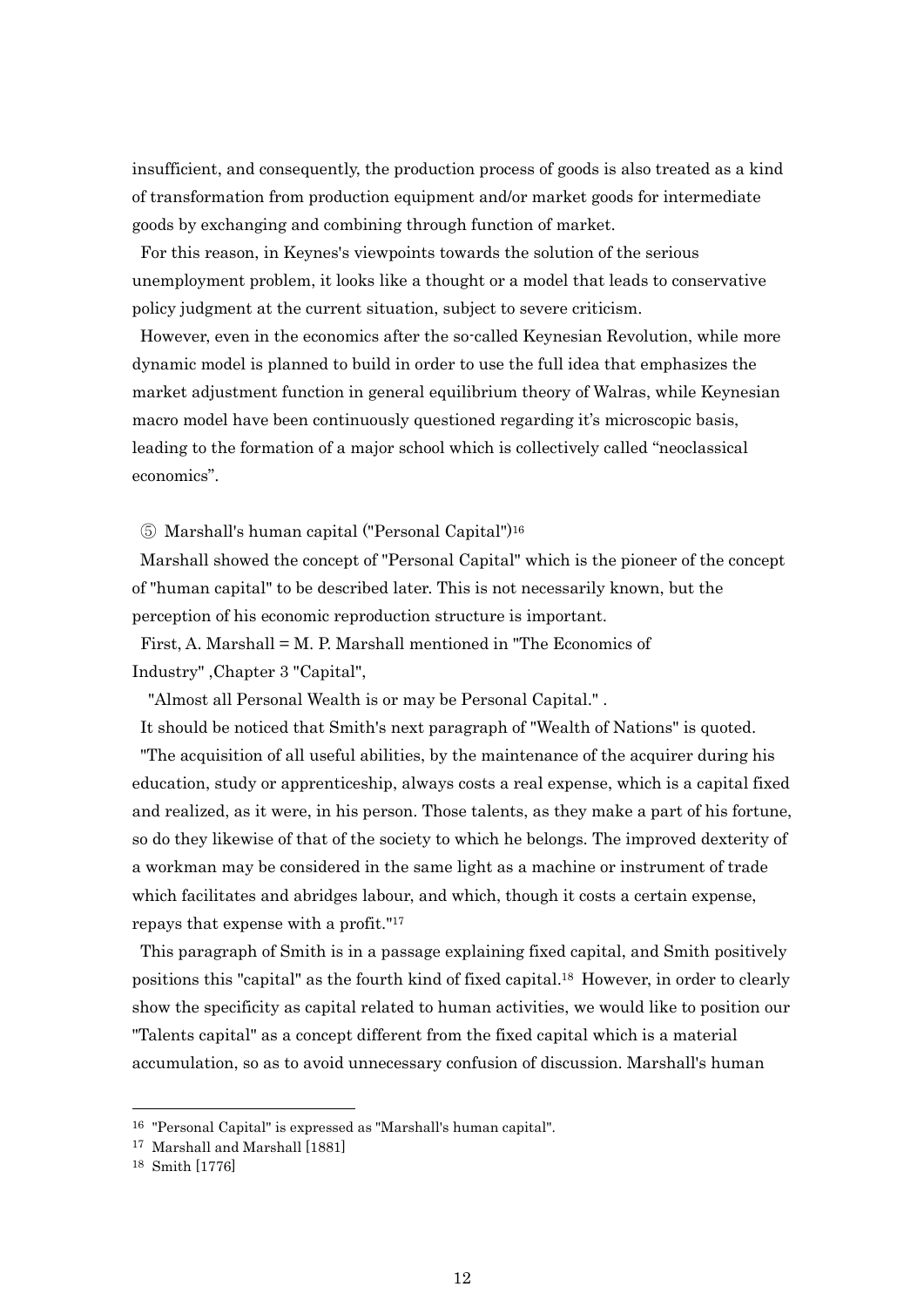capital ("Personal Capital") has been expanding since then in the main article " Principles of Economics ". It is deemed to have been progressing to give more aggressive positioning in line with his theory of organic growth.19 Indeed Marshall says in the preface of the "Principle of Economics" version 8, as follows.

"Economic evolution is gradual. Its progress is sometimes arrested or reversed by political catastrophes: but its forward movements are never sudden;・・"

 "The Mecca of economist lies in economic biology rather than in economic dynamics." "The main concern of economics is thus with human beings who are impelled, for good and evil, to change and progress. Fragmentary statical hypotheses are used as temporary auxiliaries to dynamical –or rather biological-conceptions: but the central idea of economics, even when its Foundations alone are under discussion, must be that of living force and movement."<sup>20</sup>

Furthermore, Marshall pointed out that the time required to prepare for additional supply of specialized talent is remarkably long as one of the characteristics of labor in the 6th chapter 5 of the same book, and pointed out , as follows.

"The next peculiarity in the action of demand and supply with regard to labour, which we have to consider, is closely connected with some of those we have already discussed. It consists in the length of time that is required to prepare and train labour for its work, and in the slowness of the returns which result from this training."

"This discounting of the future, this deliberate adjustment of supply of expensively trained labour to the demand for it, is most clearly seen in the choice made by parents of occupations for their children, and in their efforts to raise their children into a higher grade than their own."

"But we must not omit to notice those adjustments of the supply of labour to the demand for it, which are effected by movements of adults from one trade to another. " "But the incomes which are being earned by all agents of production, human as well as material, and those which appear likely to be earned by them in the future, exercise a

ceaseless influence on those persons by whose action the future supplies of these agents are determined. "<sup>21</sup>

Also, Marshall's view on "Quasi-rent" is also important as a basic premise of the reproduction structure of this paper. It refers to the fact that regarding durable factories, buildings or machinery and equipment, the rents extra or the increase in disposal prices should be received in accordance with their superiority, if they have a technical

 $19$  Amidst several revisions of the same author, Marshall has emphasized that "analogy by biology" is more useful than "analogy by physics" as a method of investigating key issues in economics.

<sup>20</sup> Marshall [1920] Preface to the Eighth Edition, pp. xxiv, xxvi

<sup>21</sup> Marshall [1920] Book 6, Chap. 5, pp. 474 - 479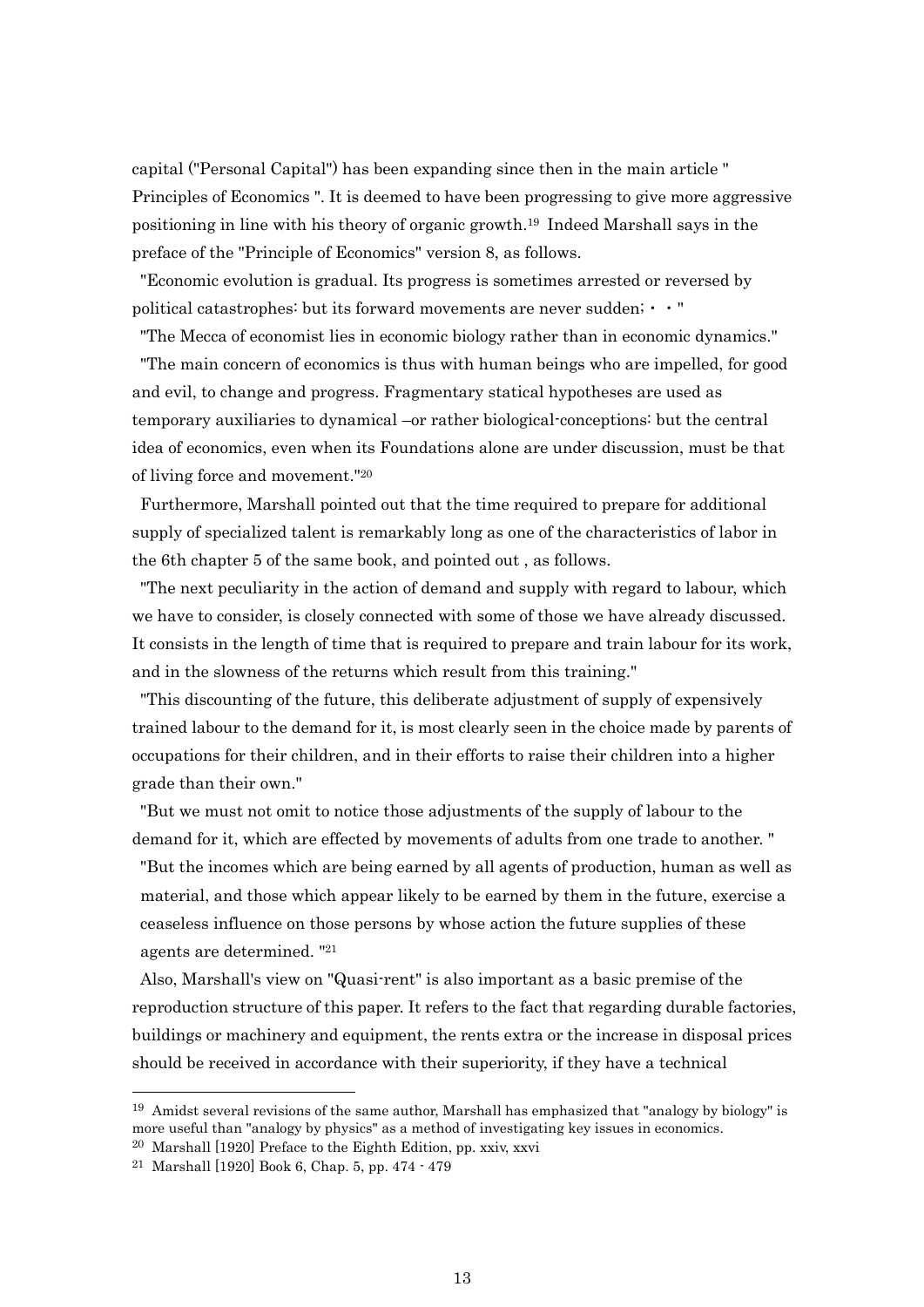advantage in production activity similar to the fertility of the land in the short range of time.<sup>22</sup> From our way of thinking, as Talents capital improves, the assessment of these fixed capital should be recognized as complementary as improving accordingly.

⑥ Emphasis on employment problems and Focus on decision-makers of Capital Investment in Keynes

Keynes 'recognition of economic reproduction structure and its movement mechanism is shown below by narrowing down to the range necessary for the thesis of this paper by the author's interpretation and arrangement. First of all, it is noteworthy that Keynes' understanding of economic reproductive structure and its movement mechanism uses so-called "effective demand" concept, although effective demand concept itself is not his originality. For example, Smith explains the effectual demand in "The Wealth of Nations" as follows.

"The general price at which an item is actually sold is called a market price. The market price of an individual item is calculated by comparing the quantity actually supplied to the market to the demand of those who are willing to pay the natural price of the item (the rent, wages, profits required to supply the market) to the market. The person with this intention can be called an effectual customer and its demand is effectual. It can be called demand. This is an effectual demand to bring about the movement to supply products to the market. The effectual demand is not the same as the whole demand. It can be said however poor people have demand for a 6 horse carriage. One may wish to have a carriage, but this is not an effectual demand, because goods cannot be supplied to the market to meet this demand. "<sup>23</sup>

Regardless, as Keynes's emphasis on this concept of effective demand, as to controversy over the theoretical validity of the so-called "law of Say"(= "supply supplies its own demand") in "Neo classicalist economics" , it is important that he felt the need to express his opinion clearly. Keynes felt the necessity to insist that, in recession , the real economy shrinks in the form of a balance between excess demand of money due to "preliminary motivation" etc. , aware of the future uncertainty increase, and excess supply of goods, and that as a result of this, incomplete employment will be realized. It means that "the law of Say" will not be established.<sup>24</sup>

What is more important is that Keynes was facing the problem of uncertainty about

<sup>22</sup> Marshall [1920], pp. 62-63 etc.

<sup>23</sup> Smith [1776] His "effectual demand " is little bit different from Keynes "effective demand".

 $^{24}$  Keynes' basic understanding of capitalism as a monetary production economy, in principle, "the law of Say" is denied. This point is discussed in detail by post-Keynesian economists. See, for example, Davidson [2009].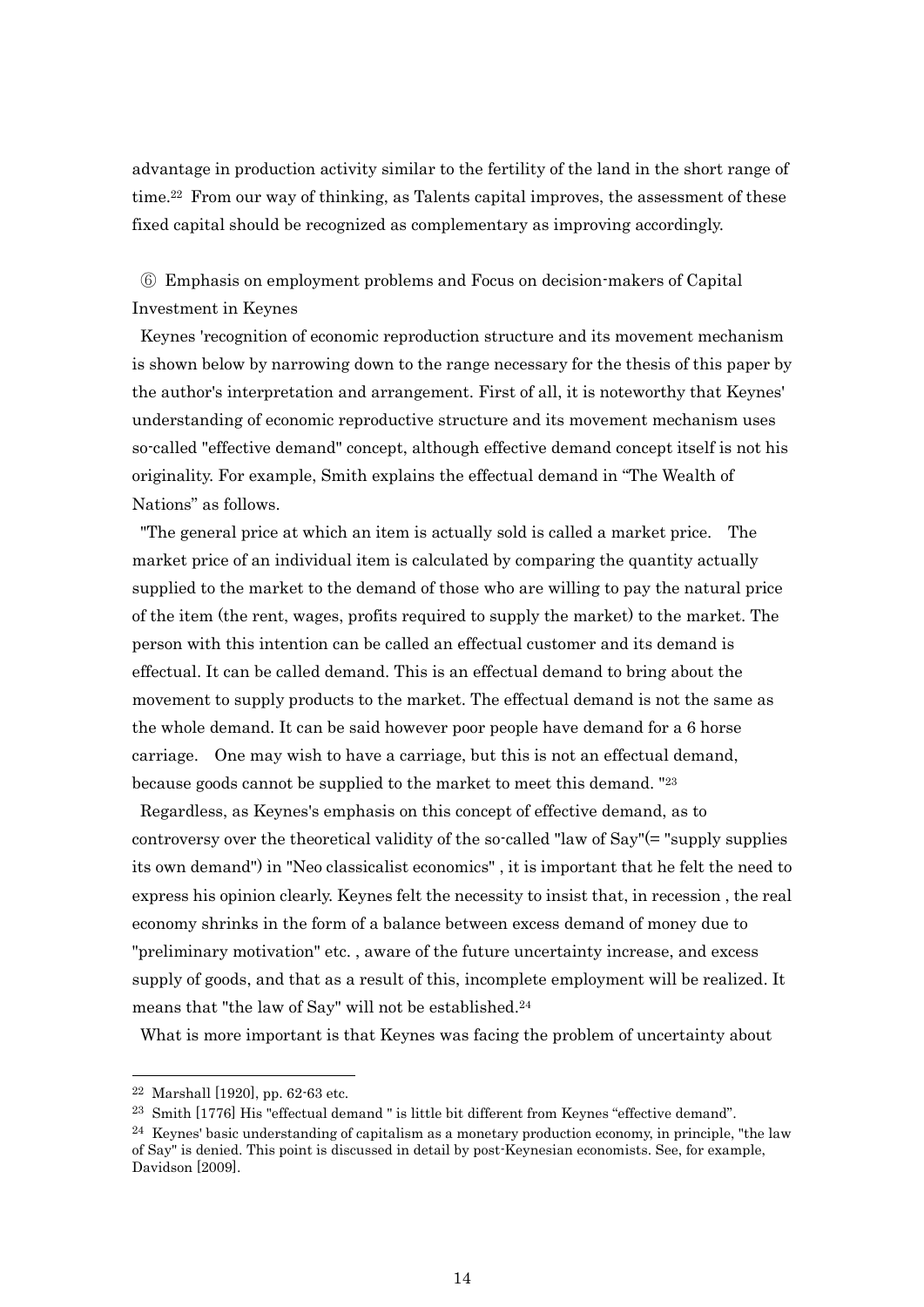the future expectations of corporate capital investment behavior as a front. And different from the typical "Keynesian Revolution" interpretation after his "general theory" announcement,  $25$  we must confirm that he discussed the intrinsic imbalance of the principle economy.

This Keynes's consideration on the capital investment behavior of company includes the insight of human psychology related to corporate activities at its core. For example, the judgment of capital investment decision makers on the socalled "marginal efficiency of capital" is a human decision on the basis of future uncertainty rather than cold calculation. It is a human activity itself. The knowledge of the employee who supports that decision is one of the internal environment of enterprise production. In the first place, the term "workers" in this paper includes individual corporate owners as well as corporate officers in legal corporation. In the modern capitalist economy, decision making of corporate capital investment by this "worker" is closely related to the qualitative improvement of Talents capital and the problem of technological progress.<sup>26</sup>

# ⑦ "New combination" by Schumpeter's business enterprises

Schumpeter firstly recognizes that the economic cycle can be compared with the blood circulation of animal organisms and then experiences a type of variation that discontinuously changes the framework of the economic cycle and the orbit itself from within the system. He strongly emphasized that the "new combination" (= innovation) by business enterprises will bring economic development of this meaning.<sup>27</sup>

Human as an "enterprise" that he states is a worker developing human activities related to management and production technology and should be said to be the one that fits the author's concept of "Talents capital." The key point in the concept of an enterprise is not to own factories and machinery facilities as a capitalist, but to lead "new combination" as a manager of a company or as a planner / developer of broad production technology. In the private enterprise, the company owner is the "entrepreneur" itself, and included in the worker defined by the author of this paper.

Moreover, at a corporation such as a large enterprise where the so-called "separation of ownership and management" is advancing, what actually lead such a new combination is not shareholders but rather managers. It is a general employee who is an officer of a director etc., engaged in corporate activities directly linked to the site of production and

<sup>25</sup> IS-LM analysis of "Neoclassical Integration" typified by Samuelson is a typical example, and

interprets Keynesian model as the special case in Walrasian general equilibrium models.

 $26$  Pasinetti claims that paradigm transformation from "exchange economy" to "production economy" is its core. Pasinetti [2007] pp.329-334

<sup>27</sup> Schumpeter [1926]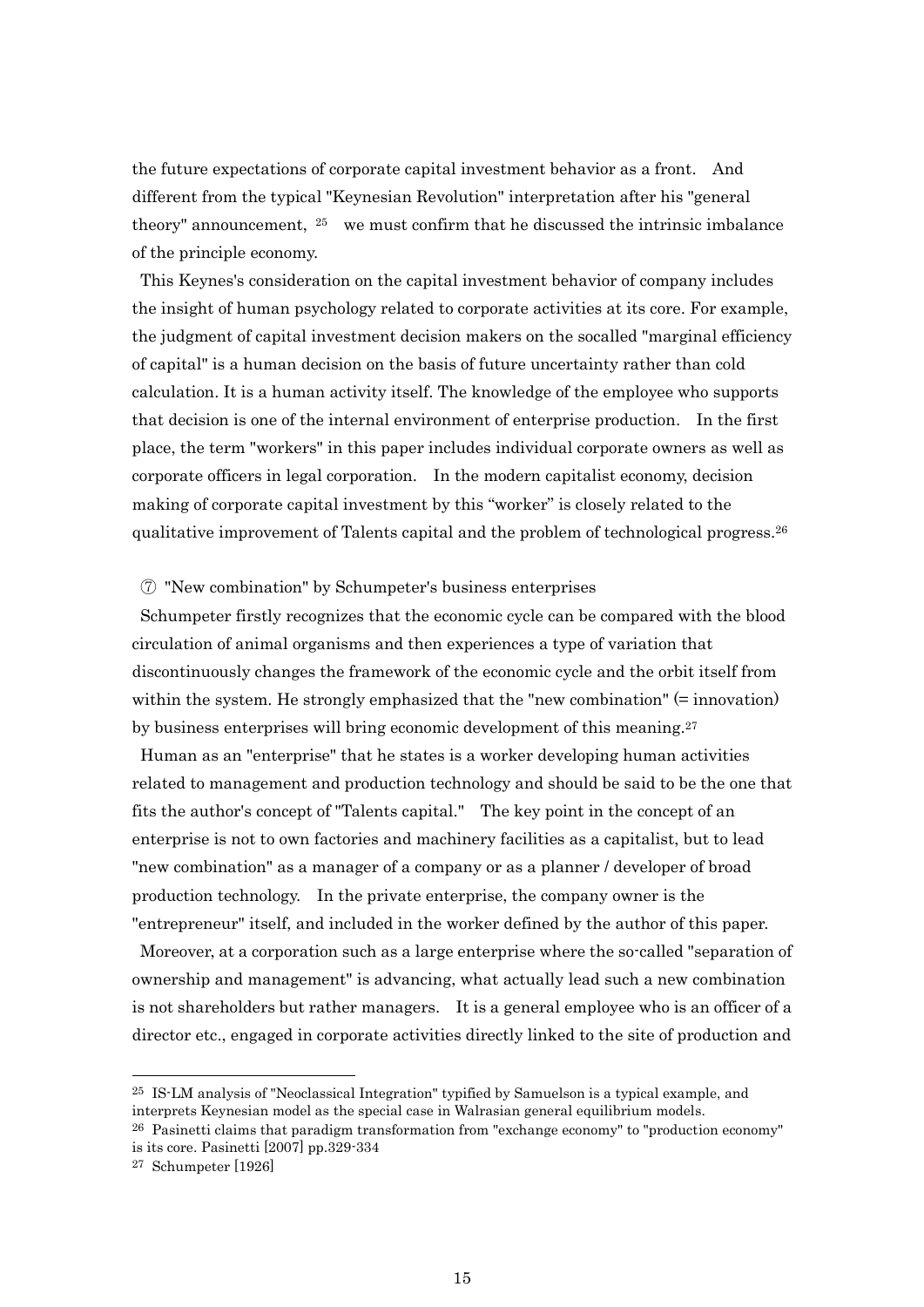marketing activities. The cooperative relationship between them is also important.

Rather than grasping the traditional dichotomy that human beings who are actually engaged in business activities are "capitalist = manager vs wage workers = passive employees", the structure of the project and/or team of production activities. I think that it is more constructive and superior as awareness of the workers of dynamic production activities to grasp from the concept of "workers", engaged in technological innovation. In any way, the shareholders may be, occasionally, a company officer or even a general employee. It is no problem.

By interpreting the Schumpeter's reality as a "worker" in the company, the concept "Talents capital" of the author also encompasses the concept "Entrepreneur" of Schumpeter. Regarding Schumpeter's vision that "Innovation is the long-term development of the economy", Keynes said in "Volume 2",

"In the case of fixed capital, it is easy to understand why the investment rate will fluctuate, and enterprises are expected to undertake the production of fixed capital, according to their expectations about profits earned. Apart from many small reasons as to why they vary in the changing world, I will be able to admit Professor Schumpeter's explanation of the major changes unconditionally. ".<sup>28</sup>

However, when demand for existing technologies and/ or products is saturated, there is no guarantee that Schumpeter's assertion of a new combination will automatically appear.

Although it seems that it has not necessarily been noticed enough, Schumpeter shows a unique consideration on the concept of "capital" in the main book "Theory of Economic Development" Chapter 3, Section 2. It is important to understand the view of economic structure of Schumpeter. The outline is introduced here.

[Capital concept of Schumpeter]

· A capitalist economy is an economic form in which goods necessary for new production are withdrawn from specific uses in circulation by purchasing in the market. The capital is nothing but a lever to make it possible to put goods under, and means to dispose of goods for a new purpose, or a means to order a new direction for production. We depart from the function of capital so as to arrive at the essence of capital phenomena.

· The essence of capital and capitalism

The capital is confronted with the world of goods. The function of goods is useful for productive purpose depending on their technical nature. It is to produce technically and physically different goods. The capital is the procurement of goods. It is a third factor

<sup>28</sup> Keynes [1936]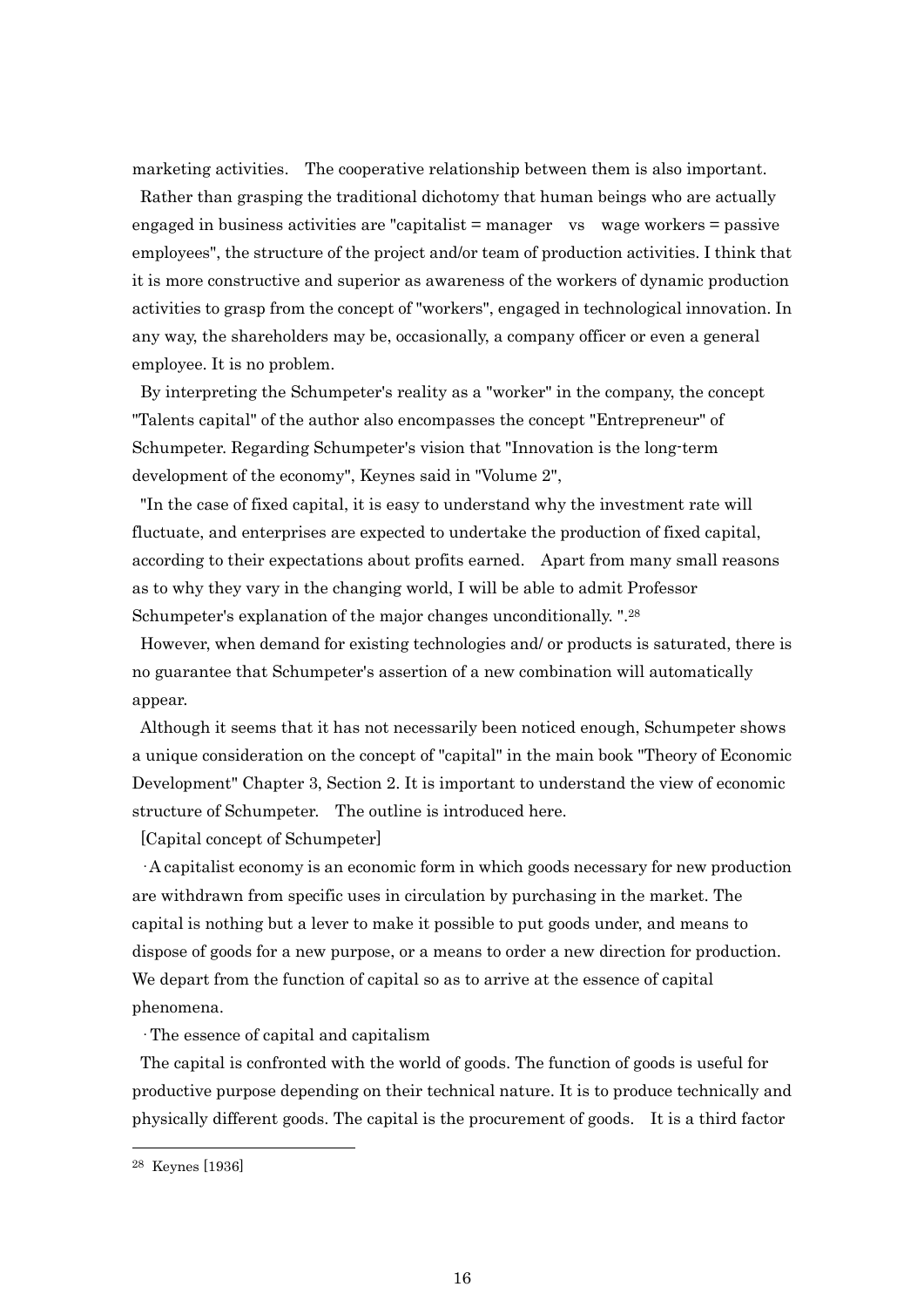that is necessary for production in the distribution economy, standing between business enterprises and the world of goods

In this way, Schumpeter defines capital from the functional aspect of means of goods procurement for production, and production-means of production are recognized as transient existence which is consumed in the middle of the production process.

As interpreted by the author, capitalists for Schumpeter are related to the production process as a provider of goods procurement means to the last. It is not a leading role in the production process. The leading role in the production process is "enterprise". There are cases in which it is also a capitalist as a matter of fact, but it is a different existence as a concept, which is consistent with that Schumpeter positions. Only land and labor should be recognized as the essential production factors by him.

#### 3) Paradigm change from exchange to production

.

We have traced the genealogy of economic thought from Smith to Schumpeter within the range related to the awareness of problem of this paper and considered how to grasp human activities in economic reproduction structure.

Studies to elucidate the sustainable conditions of the economic system as a permanent reproductive process, especially the historically formed research flow on roles of the human activities in the reproduction structure utilizing the market mechanism, on the premise of realistic legal and social private- property rights protection, created Marshal's "Personal Capital" theory. Keynes further insighted the characteristics of the dynamic structure of the production economy and the function of money, so as to emphasize the fundamental imbalance of the capitalist economy based on the principle of effective demand in the economic circulation of production  $\rightarrow$  income  $\rightarrow$ consumption and/or investment  $\rightarrow$  reproduction as well as future uncertainty. Such Keynes's contribution clearly indicated the need for policy intervention.

Based on the contribution of Keynes, Pasinetti preached that the reality, which should be the subject of economics, has historically shifted to the "production economy (industry)" phase focused on solving various problems in the dynamic development of the economy based on technological progress (innovation), from the aspect of "exchange economy (trade)" where the emphasis is on static optimum (efficient) distribution of existing scarce resources. As a result of this, paradigm transformation of economic analysis that directly looked at this reality is inevitable. The post-Keynesian economic theory, which is consolidated in his argument<sup>29</sup>, is increasing the influence, under the

<sup>29</sup> Pasinetti [2007] pp. 331 - 334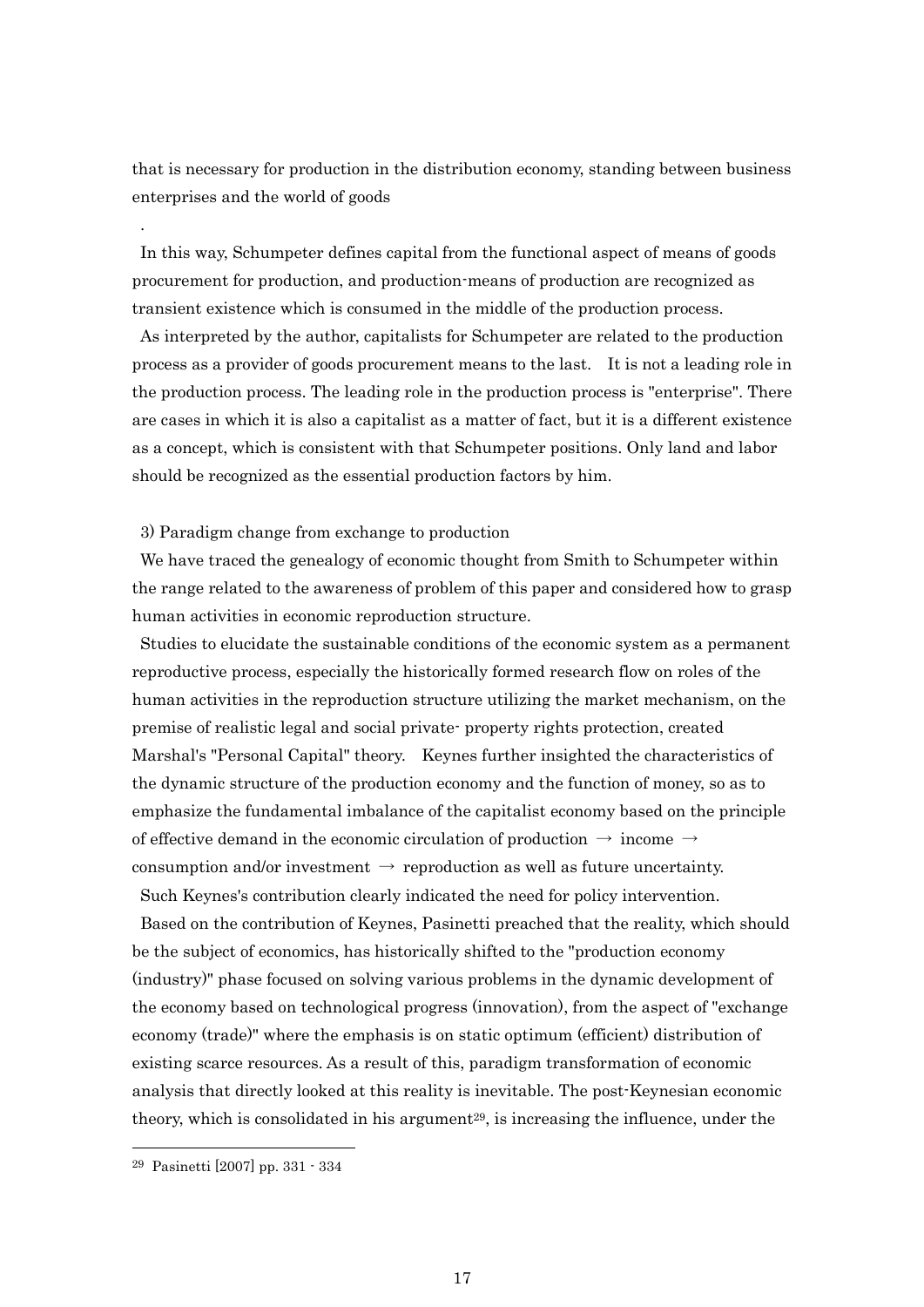rising awareness of income/asset disparity-expansion in the world economy after the Lehman shock.

For example, "cost paradox" pointed out by the post-Keynesian school shows that reduction of labor costs, regarded as a representative of "restructuring" by companies, invites reductions in workers income→shrinkage of household consumption demand in Macro level. It is a mistake of synthesis that keeps track of the well-known "savings paradox". However it has been not so familiar with the neoclassical idea that emphasizes the selfish behavior of each economic agent as to take it under the consideration of economic policy. Understanding of the serious danger of this "cost paradox" that could spread over the long term is progressing finally after the discussion of "Human Capital" became a focus of attention. The details of Human Capital are to be mentioned later.

# 2. Ambiguity of capital concept and "Human Capital" concept

We have until now described "capital" as general expression, but now we must reorganize this concept of capital. First of all, when classical schools divided people into three groups of landowners, capitalists and (wage) workers in view of economic considerations while being strongly conscious of the conflicting relationship, it can be said that the property owned by capitalists, in particular, was imaged as the traditional general "capital" concept. Capital concepts are limited not only to real assets used in the production process that start with stocks of raw fuels, works in progress and products, so-called fixed assets such as factories, buildings, production tools and machinery, etc.. Depending on the thesis or in the context of that, capital concepts may include financial assets owned by investors in hand owned in return at the level of real assets, namely, receivables (deposits and bonds) and property rights (stocks as equity rights etc.). Furthermore, money held by capitalists or investors as opposed to financing products and liquidity assets is also important and may be included in the concept of "capital" in some discussion.

However, as far as a concept on economics is concerned, rather than the concept of capital from such a private point of view, the concept of capital for society as a whole is more important. In the case of a capital concept from a social point of view, for example, Smith showed the classification of workers' acquired skills as the fourth kind of fixed capital. Marshall also advocated his "Human capital" (Personal Capital) concept.

They extended capital concept to a general stock-like existence that contributes to the production process widely beyond the scope of assets owned by capitalist / investor. Because the author's "Talents capital" concept is completely incompatible with the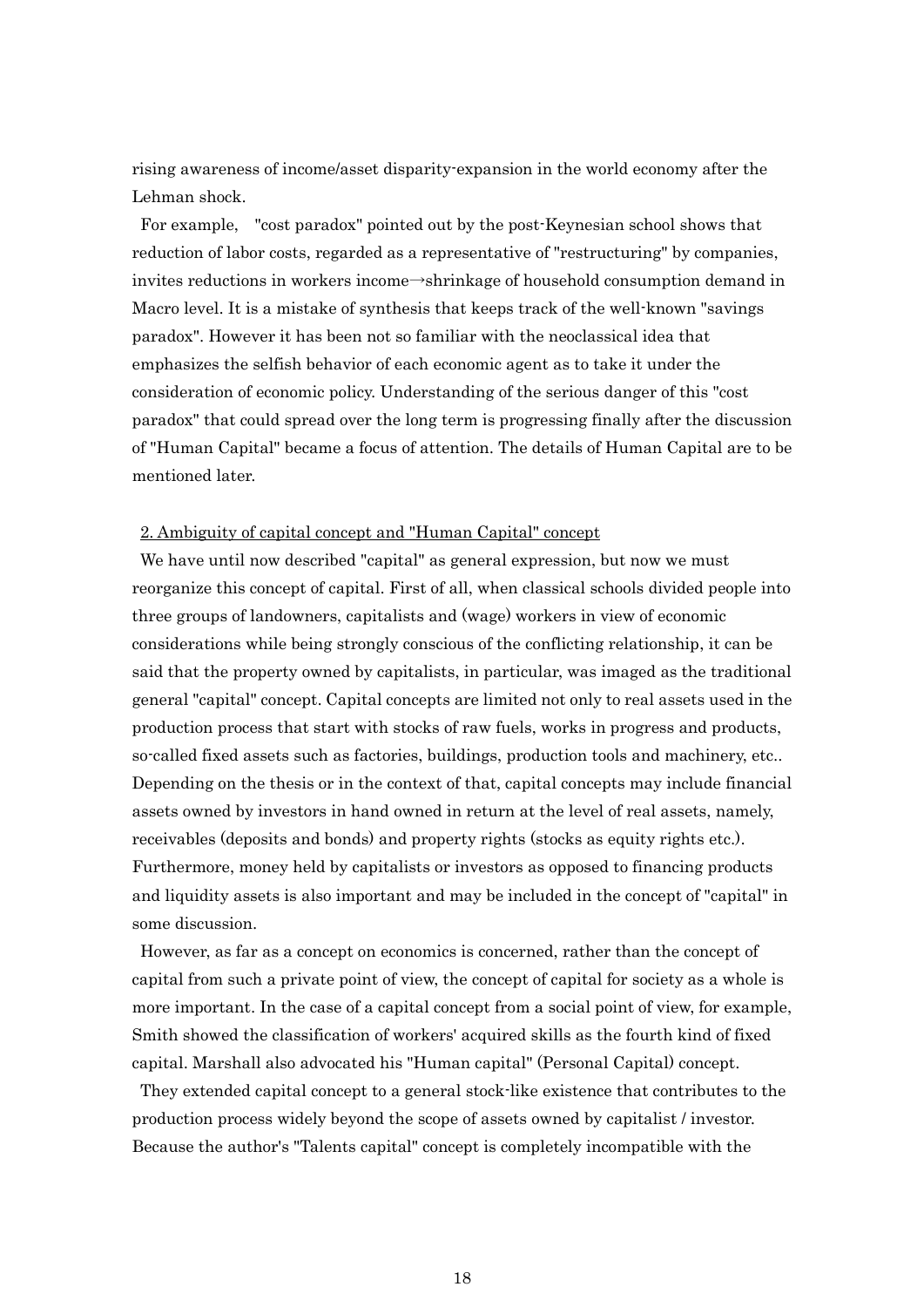so-called "capitalist-owned property", there may be a strong impression of strange wording, but when thinking of the concept of capital for society as a whole in such way, it is not necessary of a strange language usage.

The creation of already established "Human Capital" concept, predecessor of "Talents capital" concept advocated by the author, should be recognized also as natural not from a point of view of a private company but from a social point of view.

The origin of the idea of human capital is the description of "The wealth of nations" (previously described on this paper). Economists in the latter half of the 20th century such as Mincer and Becker redefined Smith's idea with the concept of " Human Capital "and made it a useful tool for analysis. The relationship between wage and income level and education / training becomes clear to everyone's eyes, and the usefulness of "human capital" concept is said to be unwavering.

Mincer [1958], for example, presented a simple theoretical model in which each worker selects the education-training period by comparing the discounted present value of the expected cumulative earned income at the start of the workable period with respect to how to take balance, under the assumption that the workable period of workers to be constant. In this assumption, the pre-employment education-training period has the effect of reducing the earnings by shortening the actual working period on the one hand, but has the effect of increasing the earning capacity of the worker on the contrary.

# [Outline of model]

First, it is assumed that all individuals have the same ability and have equal employment opportunities. However, the job type will differ depending on the required amount of training. Training is time-consuming, therefore the earning years are deferred by the number of years added, that is, number of years of earning will shrink generally. For convenience, one-year training is assumed to reduce the early years by one year. Therefore, if it is assumed that each individual can compensate for such cost of different training periods, the present value of the lifetime income must be equal at the time of job selection, and furthermore during the working period, assuming that income flow is certain.

The training cost in this case depends on the length of the training period for two reasons: the first and main reason is the lack of earnings during the training period and the second is the training fee of the training itself. It is to increase the cost of books etc. For simplicity, however, we will consider cases where this second training expense is zero. (In the Minser paper, these strong simplification assumptions are gradually relaxed, but this paper is limited to the introduction of the first simplest model.)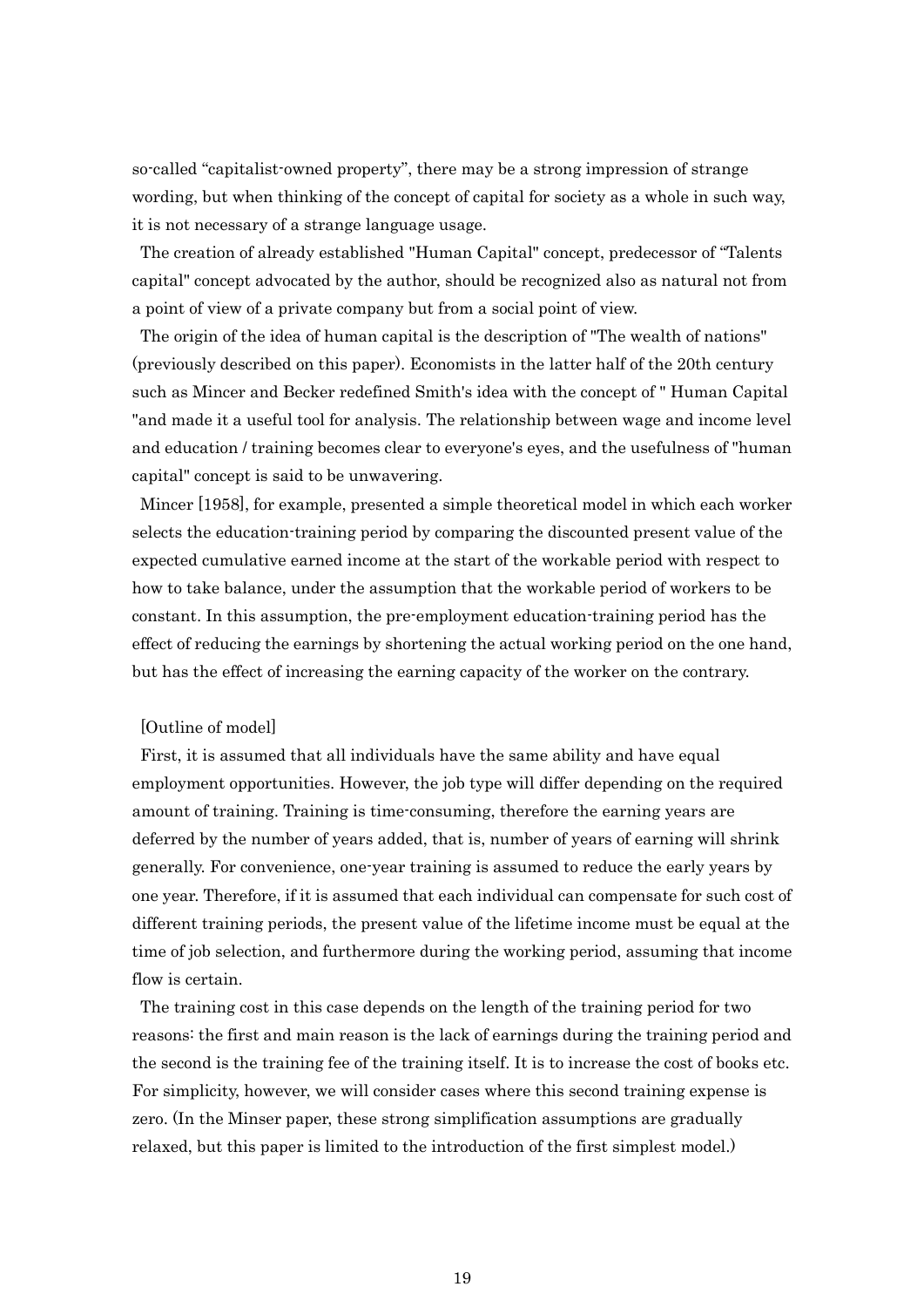・Given conditions: n (education and training years), l (workable years), an (earnings per year), r (annual discount rate),  $V_n$  (discounted present value of expected cumulative earned income at the start of the workable period) , e (base of natural logarithm)

・Discrete model (assuming compound interest calculation on a yearly basis)

$$
V_n = a_n \sum_{t = n + 1}^{l} \{ \left( \frac{1}{1+r} \right) \} ^t
$$

・Continuous model (assuming instantaneous continuous compound interest calculation)

$$
V_n = a_n \int_n^1 (e^{-rt}) dt^{30}
$$

Since the definite integral part of this continuous model is  $\frac{1}{r}$  (e<sup>-m</sup> - e<sup>-rl</sup>), eventually,  $V_n = \frac{a_n}{a_n}$  $\frac{\mu_n}{r}$ (e<sup>-rn</sup> – e<sup>-rl</sup>)

Hereinafter, a case where the number of years of education and training is different using this continuous model is considered.

 Assuming that an-d is the earnings per year when the number of years of education and training is n-d rather than n, the discounted present value of the expected cumulative earned income in that case is  $V_{n-d} = \frac{a_{n-d}}{a}$  $\frac{n-d}{r}(e^{-r(n-d)} - e^{-r l}),$  where  $0 \le d \le n$ .

Therefore, if the ratio of earnings per year is denoted by  $k_{n,n-d}$ , in the equilibrium of selection of education and training years,  $V_n = V_{n-d}$ ,

 $k_{n, nd} = a_n / a_{n-d} = (e^{-r (n-d)} - e^{-r l}) / (e^{-r n} - e^{-r l})$ .

By multiplying the denominator and the numerator by  $e^{rl}$  respectively and arranging them,

$$
k_{n, nd} = a_n / a_{n-d} = (e^{r(1+d-n)} - 1) / (e^{r(1-n)} - 1)
$$

Therefore, from the above equation, for the ratio of earnings per year kn,  $n - d$ ,

(a) greater than 1 because it is a numerator> denominator.

(b) It is an increasing function of the discount rate r.

(c) The decreasing function of the workable years l.

 $\text{Vn} = \int_{n}^{l} a_n \{ (e^{-r}) \}^t$  $\int_{n}^{l} a_n \{ (e^{-r}) \}^t dt = a_n \int_{n}^{l} (e^{-rt}) dt.$ 

<sup>30</sup> Because of the definition of the transcendental function  $e^r = \lim_{m \to \infty} \left(1 + \frac{r}{m}\right)^m$ . Because  $1/e^{r} = e^{-r}$ , "The discounted present value of the expected cumulative earned income at the start of the workable period" in the case of continuous compounding calculation is Vn is the cumulative discounted present value of the earned income in each year of the actual working years (ln) Although it is forehead,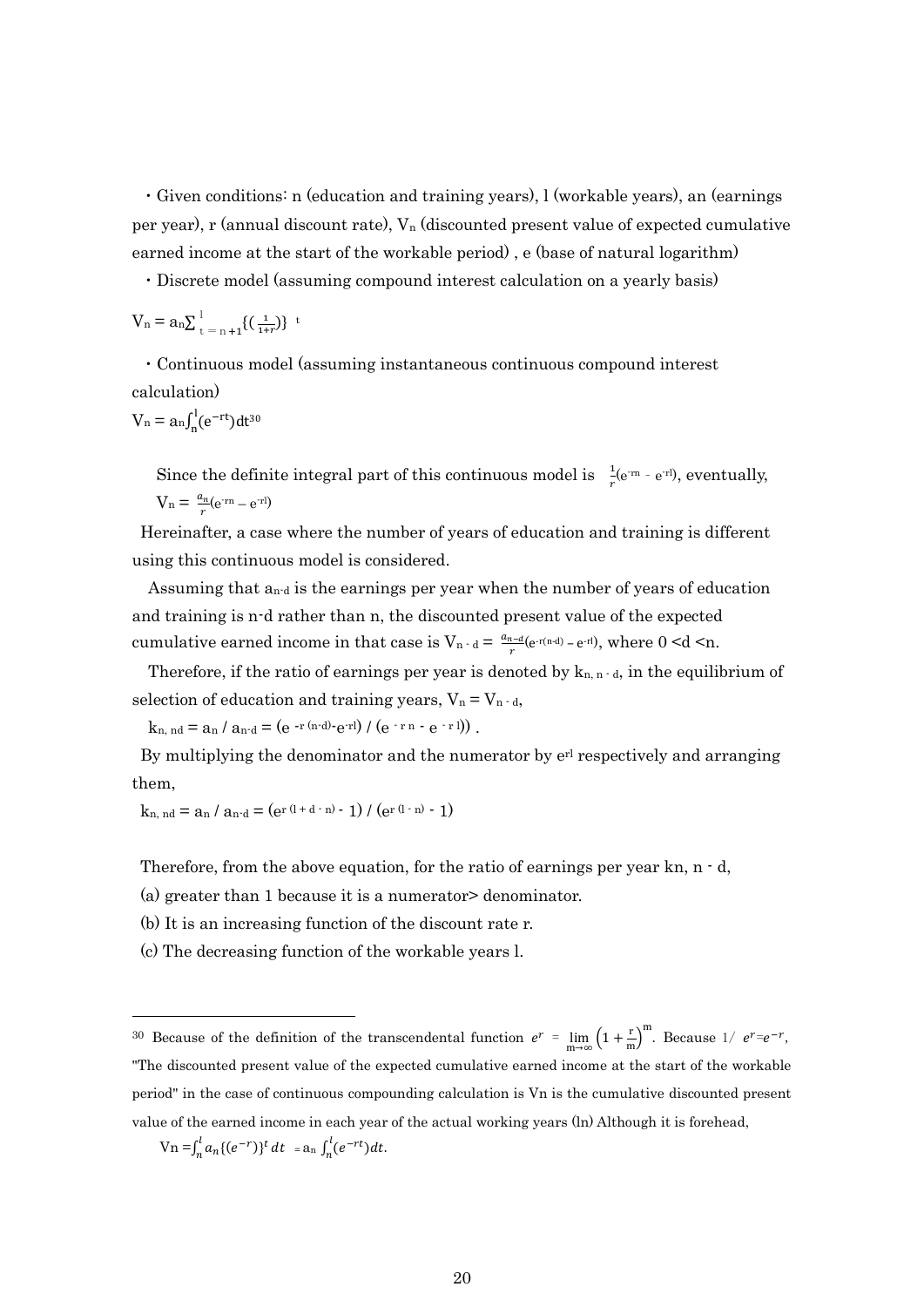In other words, as expected, in the equilibrium of choice of education and training years,

(a) More trained people get higher annual income.

(b) The large difference in each year's earnings due to the difference in d years of training years corresponds to a higher discount rate.

(c) Since the margin of the number of years required for recovery of the training cost is also relatively small as the workable years are shorter, the difference in the year earnings value must be large.

Furthermore, Mincer [1974] estimated empirical analysis by estimating a semi-logarithmic wage function whose explanatory variables are the number of years of education and training and the number of years of work. Stimulated by these sets of his theoretical and/or empirical research, a genre called "Educational economics" became established.

In addition, Becker (1993) took over the contents of the first edition of 1964 and the second edition of 1975, which was added to it, as heritage, incorporating the development of subsequent research.

In the second chapter written down newly in this third edition, after Becker's "Human Capital" concept was explained explicitly, he wrote jokingly, "It will seem strange now, I did a risk hedge of a title by attaching a long subtitle ("A Theoretical and Empirical Analysis, with Special Reference to Education") with a little hesitation about making the title of the first edition "Human Capital". ". His summary of "Human Capital" concept is as follows.

"For most readers, capital means bank accounts, 100 shares of IBM, factory assembly lines, steel plants in the Chicago area, etc. If they represent long-term income and other useful outputs In the sense that they are all forms of capital, but I intend to describe different types of capital, Schooling, Computer Training Course, Medical Expenses (Omission), etc., also improve health, earn or to enhance the enjoyment of cultural life in many parts of an individual's life. To say that expenditure on education, training, medical care etc. is an investment in capital is completely consistent with the traditional capital concept." 31

From the beginning, the author Becker has been working to grasp human activities related to school education, vocational training, medical care, labor migration, education and also the detection of information on price and income as human capital investment. He has tried furthermore to show theoretically and empirically that this

<sup>31</sup> Becker [1993] pp.15 -16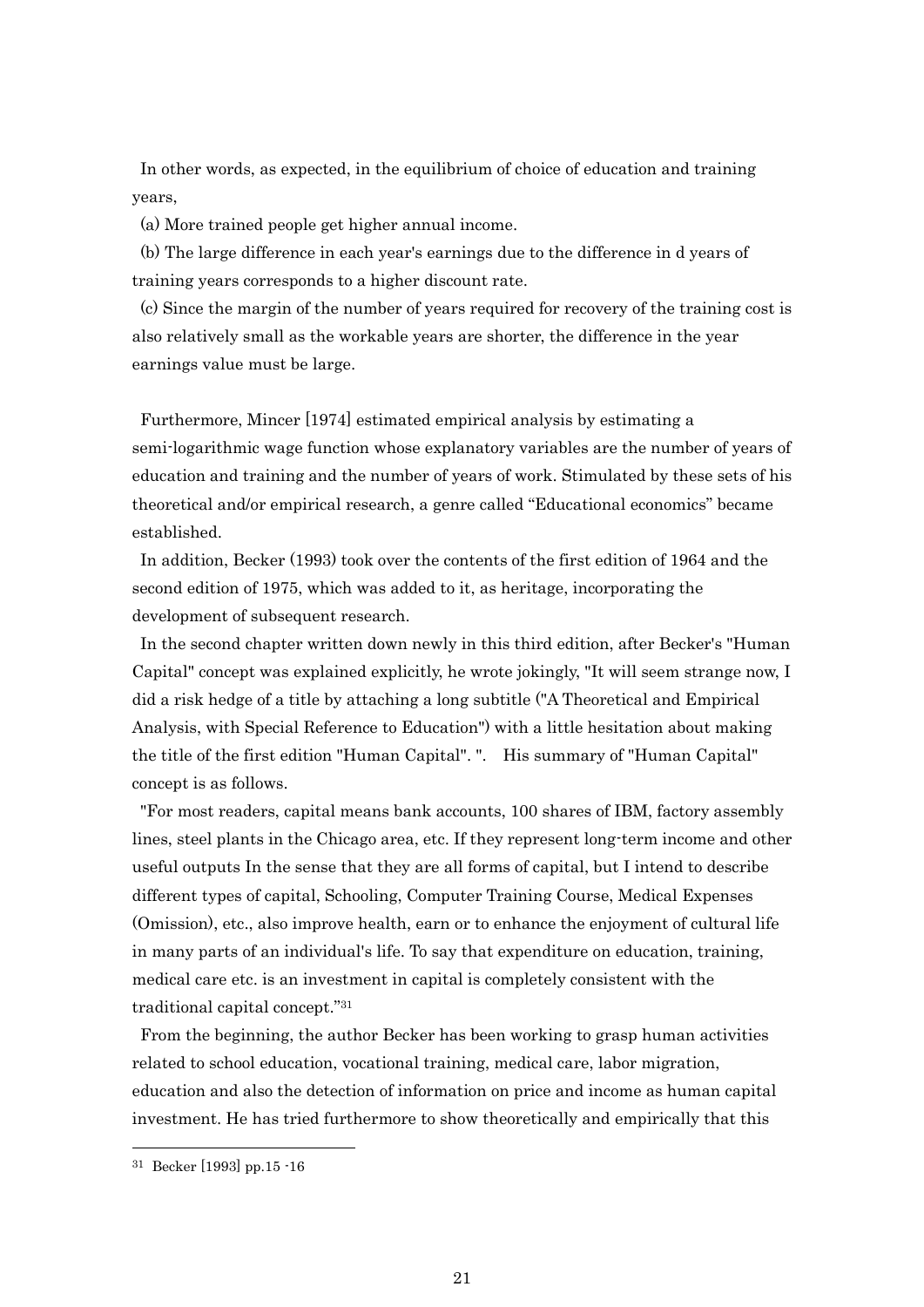human capital investment makes an important contribution to overall economic growth. The paper "Human Capital, Fertility, and Economic Growth" (Authors Becker, Murphy and Tamura) in the third part of the same book showed what should be adrressed in order to find the factors of growth and development of the economy. A theoretical model shows human capital investment, the number of families, birth rate, interaction between human capital and physical capital, etc. as answers.<sup>32</sup>

Becker's "Human Capital" refines the concept of labor force by recognizing accumulation of educational investment as a kind of capital. It is said to have contributed to academic research for factor analysis of economic growth and concept review of "technological progress" and other studies of economics.

However, from the viewpoint of organization of production factors in the economic reproduction structure, the "Human Capital" approach basically leaves the conceptual framework of labor force and its productivity, and only as an additional factor, educational investment. In the empirical analysis, even if a portion that can be attributed to the effect of accumulated educational investment is recognized, its contribution is of an additional and parallel nature to the last. As a matter of fact, for example, considering how innovation of a specific enterprise is being promoted, it is difficult to find a way of thinking about the problem of economic development including the technological progress under the concept of traditional "labor" limited to subordinate wage workers who do not engage in management. There is an inevitable limit.<sup>33</sup>

On the other hand, in relation to the role of human activities in the reproduction structure utilizing the market mechanism, it is important to look directly at the reality of the position of the wage workers who do not own production means and the living conditions. Even so, if you observe the actual condition of the enterprise, the majority of the enterprise forms are so-called small and medium enterprises, and in the case of individual enterprises, workers consist of the owner and employees who are closely related to the owner. Even in the case of enterprises with corporate form, it is of family management on "skinship" relations in many cases, so to say, it is a kind of destiny community composition, the human relationship as internal environment. Thinking only the conflicting framework of the interests called "capitalist vs. wage labor" is not valid from the viewpoint of organism observation in this paper. In addition, regarding the actual situation of human activities in large enterprises of corporation type in which

<sup>32</sup> Becker [1993] pp.323 - 349

<sup>&</sup>lt;sup>33</sup> Analysis based on the concept of "Human Capital" further differs from our idea in that the productivity of fixed capital as a physical facility is left as a relative independent factor and in addition, the relationship with it is also not arranged after all.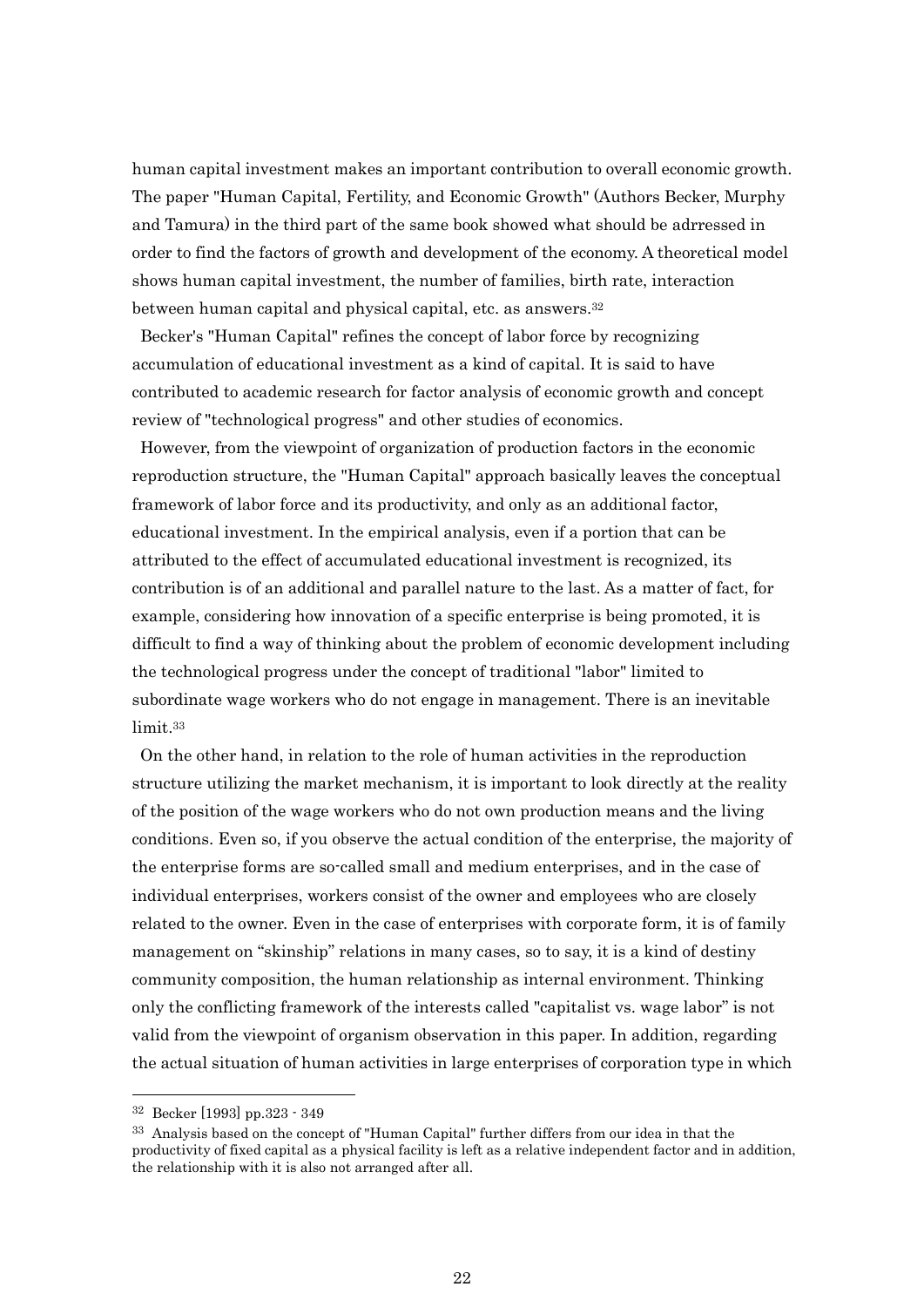so-called separation of ownership and management became common, it should be recognized that the practical value of analysis in the development of new technologies, promotion of research, etc. depends upon how to integrate the set of workers from the representative director to the newly hired employee into one activity unit.

In view of this, we reviewed the basic framework of conventional production factors, then, introduced concepts of "workers" including not only wage laborers who do not own production means but also corporate real management, and the concept of "Talents capital". We propose to consider comprehensively the role of human activities and the various problems in this economic reproduction structure. As a result of this, instead of traditional labor concepts, "working service "is the factor of production, and the stock of the workers which is the supply source of this production factor is called "Talents capital", where this stock features to enclose not only quantitative but also qualitative change.

#### 3. Embodiment of technological progress into Talents capital

Our talents capital refers to a set of workers, taking qualitative evaluations into account, and is the subject of human activities in the economic reproduction structure as a social system. In addition, the Embodiment in our hypothesis, unlike conventional general economic theory, is not a durable real property such as factory, building and machinery, which is fixed capital, much less mysterious image of "total element productivity". Rather it is our Talents capital. This idea of Embodiment into technological capital of technological progress is largely responsible for Pasinetti's research. In accordance with Pasinetti [1993], human learning is what achieves technological progress as economic consequence.

This can also be confirmed from the fact that human activities of "entrepreneur" play a decisive role in Schumpeter's "new combination" (= innovation). In this case, it is logical to recognize that physical elements such as fixed capital are only complementary items. In addition, the dramatic development of information and communication technology in the world of the 21st century and its impact given to the industrial society are no longer limited in the economic analysis. It is demonstrating that accumulation of talents evaluated as intellectual existence is more worthy of attention rather than physical elements such as fixed capital. The accumulation of fixed capital realized today is subject to risk of obsolescence every moment. In that sense, it is very difficult and uncertain to predict the future profit of capital investment on the premise of existing technology.

Due to the existence of the above uncertainty which is a feature of technological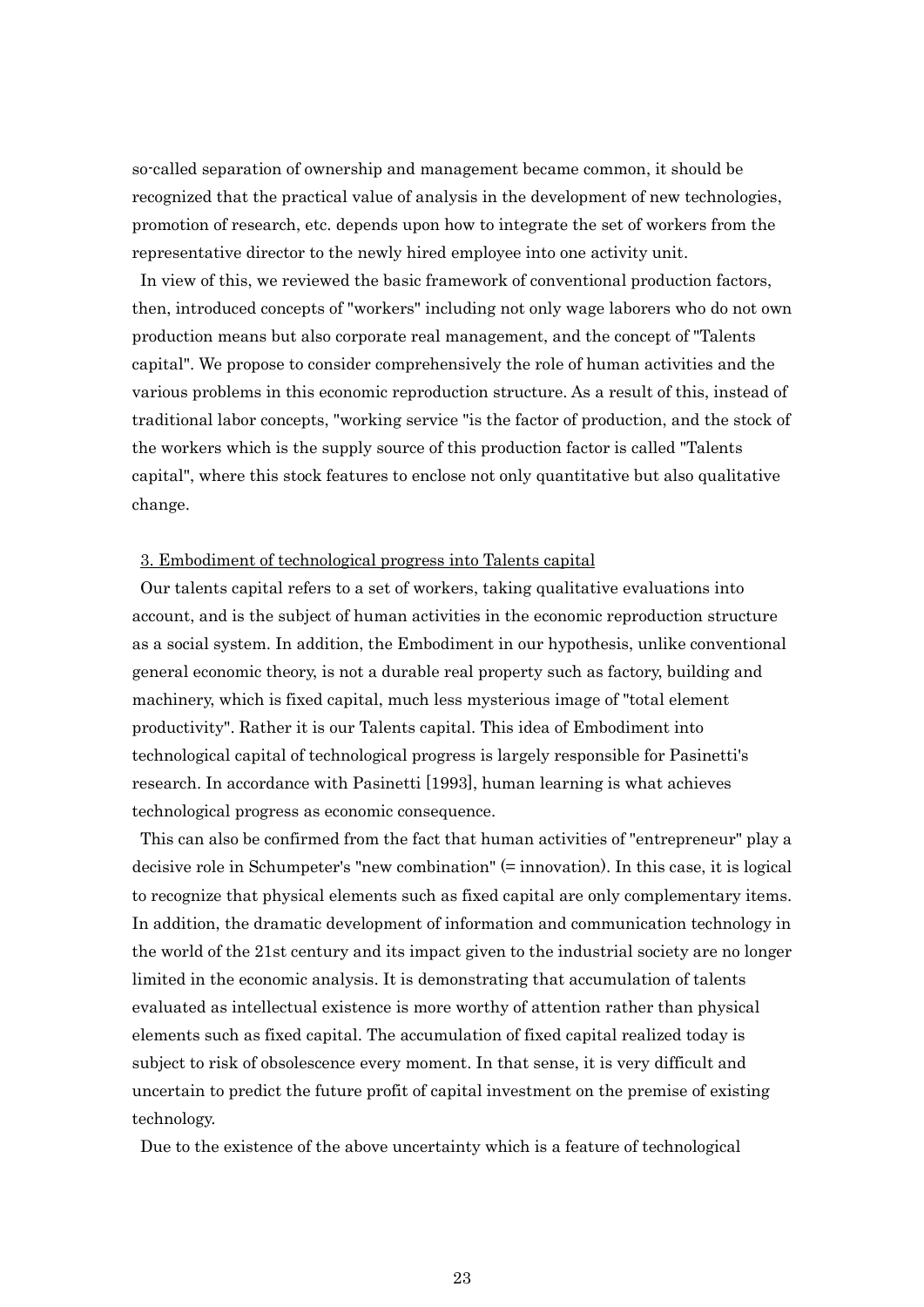progress, it is difficult to evaluate the present and future economic value of the accumulated fixed capital. This is a serious problem in modern manufacturing industry as well as information processing industry and other industries. In addition, because fixed capital stock has an aspect as an accumulation of past "work service" in the first place, its contribution to the production process (concretely, evaluation of capital depreciation) cannot be independent from the evaluation of "work service".34 Ultimately, usefulness of fixed capital data as an economic analysis tool must be regarded as extremely limited.

Furthermore, regarding intellectual property rights, even if a system that takes certain legal protection measures is incorporated into the economic reproduction structure, when considering positive externalities, the social costs of blocking can be of a magnitude that cannot be ignored. Therefore they should not be blocked in the future forever. In short, protection measures are generally timed. So-called founder profit due to the success of innovation is temporary in nature.

After all, the way of personal and social distribution of innovation cost is a knotty problem. In economic policy theory, subsidies for promoting innovation and tax incentives are cried out, and in fact many of them are institutionalized. However, such incentive measures, which inherently involve a specific intervention to corporate activities that should be normally in free competition, must certainly be limited. For completion, it is hoped that an extensive supportive network such as the academic society, related industries including mass media and financial institutions should be organized.

Knowledge in this case is not given by a conventional general education, but must be advanced expert knowledge. In short, innovation is carried and accumulated by talents who are organizing such knowledge.

With the recent progress of technology centered on IT, technical trends tend to become labor-saving investment type, and as extreme forecasts, all production activities are mechanized so that literally "without employment" economy will realize. The emergence of a situation, in which a large number of no income earners pop out into society without being able to live their lives, has also been discussed. The primary industrial revolution (invention of steam engine) and the secondary industrial revolution (The invention of electric machinery and the equipment) have been resolved by the emergence of new industries. However it is pointed out that the current tertiary industrial revolution

<sup>&</sup>lt;sup>34</sup> Inventory stocks such as raw materials and work in process, which are consumed in the middle of the production process, also have an aspect as an accumulation of past "work service", so in terms of strict measurement of productivity in each period, It is also necessary to consider the evaluation of the contribution part to production.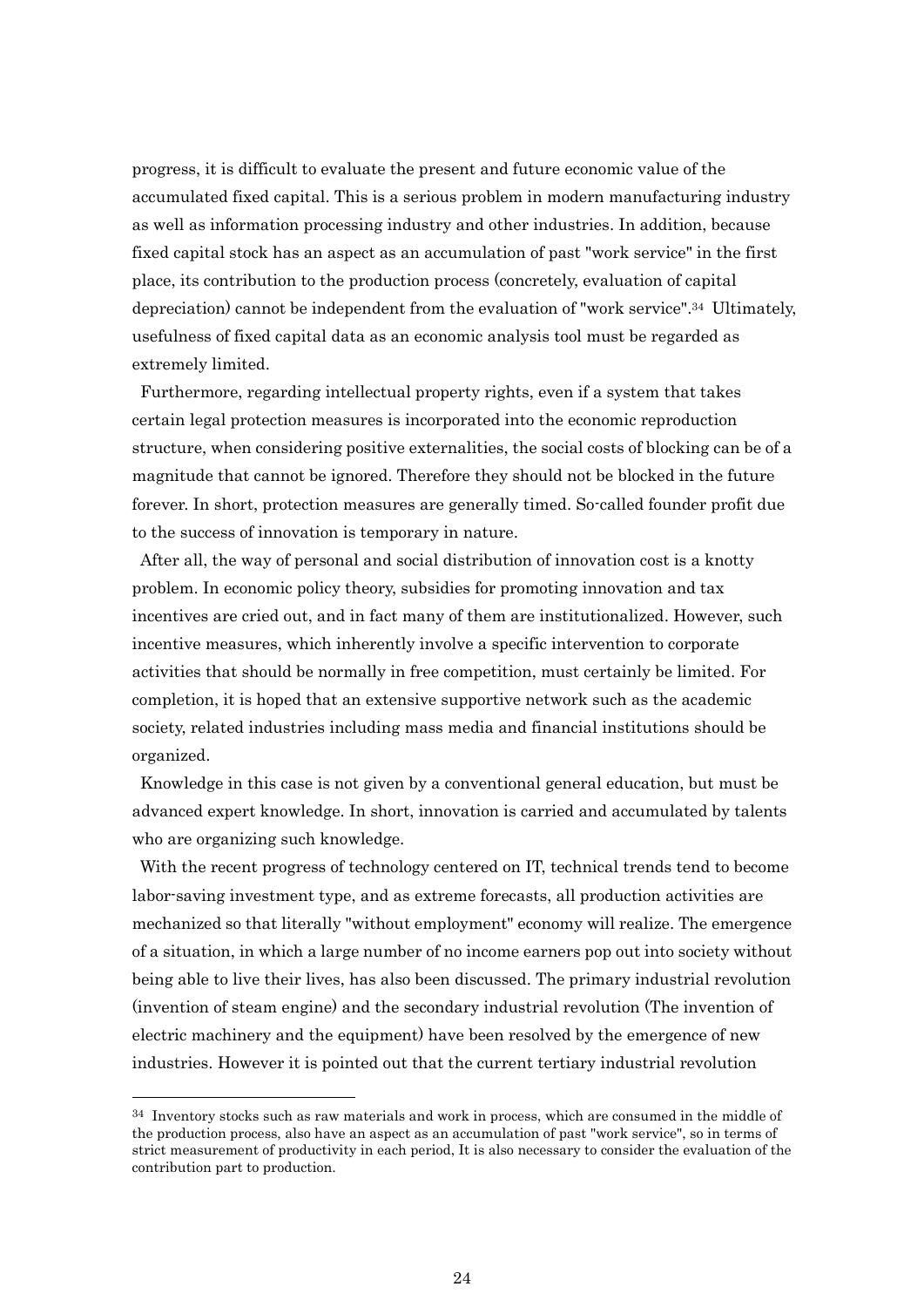(invention of digital technology) is linked with so rapid and thorough mechanization in all over production activities accompanied by the dramatic development of information and communication technology that employment adjustment is bringing about a situation that cannot catch up with the acceleration of technology evolution.<sup>35</sup>

On the other hand, Brynjolfsson and McAfee [2011] not only shows these pessimistic figures, but also on the other hand shows the expectation for new possibilities of opening high-tech and human cooperative relationships. In order to consider the structure and function of economic reproduction constructively while including the view of technological progress, we must have a vision of institutional framework that can deal with such real problems.

It should be derived from consideration that leads to the proposal of a production contribution evaluation system that pays the post-Keynesian analytical framework warning "cost paradox" and can return the fruits of technological progress to talents capital. Specifically, it may focus on the vintage of human capital.<sup>36</sup>

As a measurement procedure for distinguishing between the change in treatment side regarding workers and the change in productivity in technical / physical meaning, firstly, data should be organized according to the industrial classification taking account of precision in measurement-technology. Then, in order to grasp the change of treatment side, we should analyze the change of the relationship between the price of goods consumed mainly by workers like "wage goods" in classical economics, and the income of workers. We have to consider the relationship between this change in treatment side and the change in productivity of "work service" in the technical / physical meaning. In that consideration, we should learn from the above mentioned research on Human Capital. There are many issues.

#### 4. Conclusion

1

In this paper, we first tried to represent the hypothesis that "Technological progress embodies to talents capital." and to base that idea by following the genealogy of economic thought.

If the hypothesis can get certain positive evaluation, the next step is how to recognize and measure long-term technical progress concretely by forming talents capital taking qualitative factors into consideration. When considering this qualitative factor, it should be noted that it is necessary to consider clearly the distinction between the change of treatment side regarding workers and the change of productivity in technical / physical

<sup>35</sup> Brynjolfsson and McAfee [2011]

<sup>36</sup> It is conceivable to apply a vintage approach on fixed capital (or capital investment).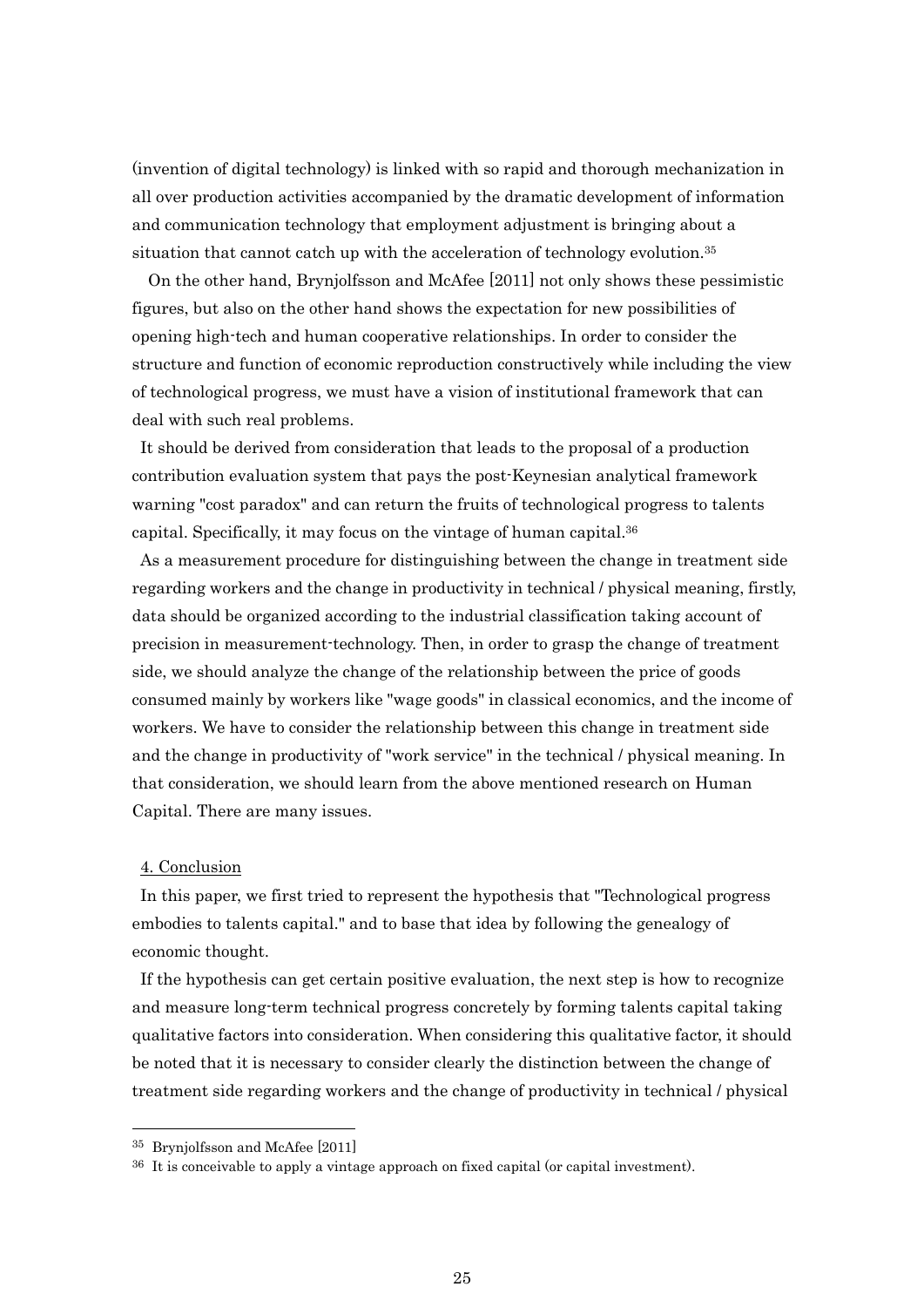meaning. In particular, if improvement of "labor productivity" of labor-intensive interpersonal services (typical of which is medical care / nursing care service) is aimed at reducing income of workers for providing the service, and if it means "securing of profits", the efforts of qualitative improvement of workers who provide human services may be neglected at all. Such is starkly outstanding in so-called "black companies". However, even in a general corporation, if the ratio of the profit (sales surplus) after deducting labor costs to the total corporate assets of the company is simply to be regarded as an improvement in "labor productivity", the problem is same.

Economic activity is essentially a human act for human being. Thinking for better design and management of reproductive structure should be a future task.

#### References

- Becker, G.S. [1975] Human Capital: A Theoretical and Empirical Analysis, with Special Reference to Education, 2nd Edition, Cambridge, MA: NBER. (Japanese translation, Sano, Y. [1976] Toyo Keizai Inc.)
- Becker, G.S. [1993] Human Capital: A Theoretical and Empirical Analysis, with Special Reference to Education, 3rd Edition, Chicago: University of Chicago Press.
- Brynjolfsson, E. and McAfee, A. [2011] Race Against the Machine: How the Digital Revolution Is Accelerating Innovation, Driving Productivity, and Irreversibly Transforming Employment and the Economy, Cambridge, MA: MIT Press.
- Cannon, W.B. [1932] Wisdom of the Body, London: Kegan etc. & Company Ltd.
- Davidson, P. [2009] The Keynes Solution: The Path to Global Economic Prosperity, New York: Palgrave Macmillan.
- Denison, E. [1979] Accounting for Slower Economic Growth, Washington, D.C.: Brookings Institution.
- Hume, D. [1752] Political Discourses, Edinburgh: A. Kincaid and A. Donaldson.
- Keynes, J.M. [1936] The General Theory of Employment, Interest and Money, London: Macmillan.
- Leijonhufvud, A. [1969] On Keynesian Economics and the Economics of Keynes, New York: Oxford University Press.
- Locke, J. [1690] Two Treatises of Government, London: Awnsham Churchill.
- Marshall, A. [1920] Principles of Economics, 8th Edition, London: Macmillan.
- Marshall, A. and Marshall, M.P. [1881]The Economics of Industry, 2nd Edition, London: Macmillan.